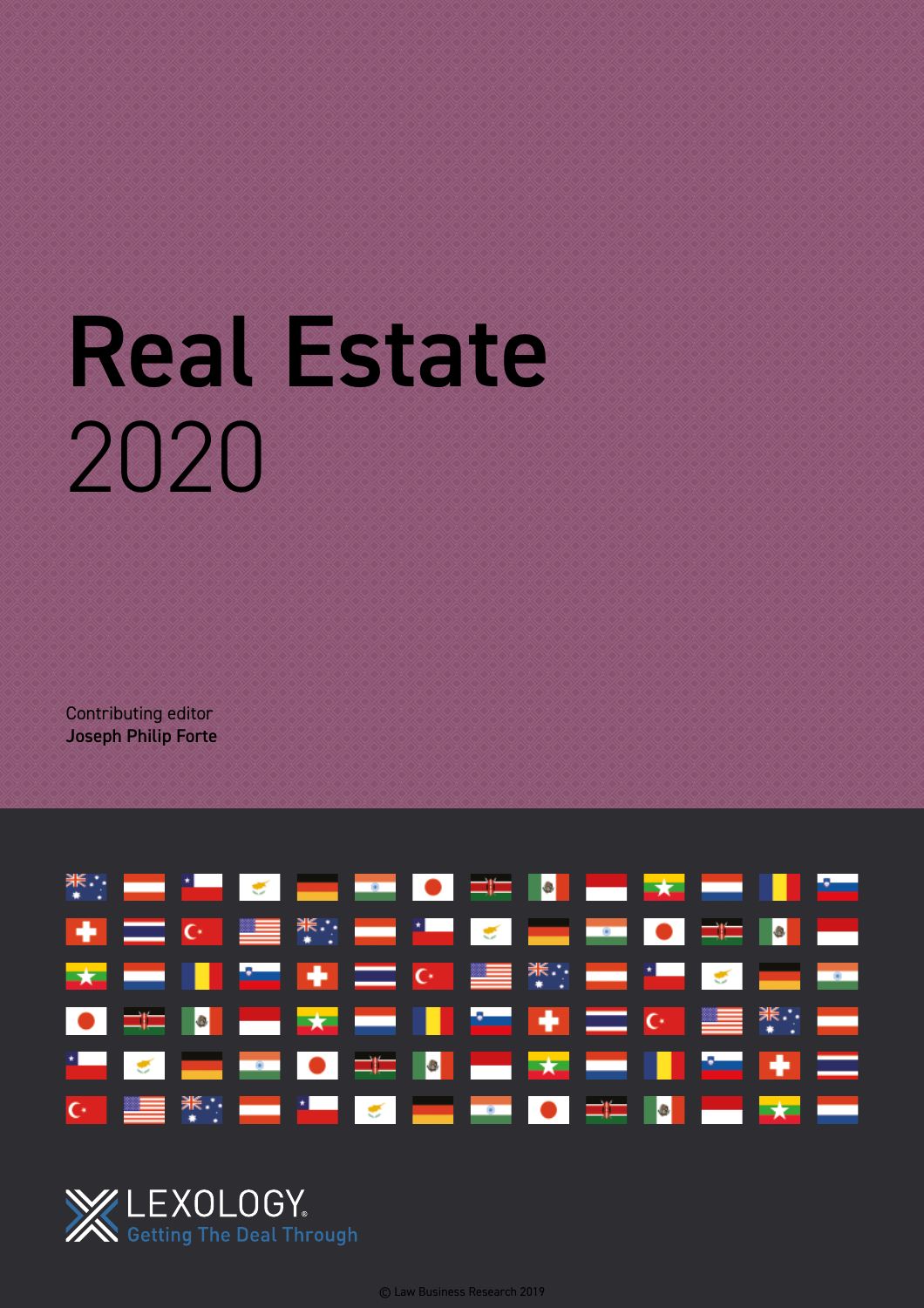#### Publisher Tom Barnes tom.barnes@lbresearch.com

Subscriptions Claire Bagnall claire.bagnall@lbresearch.com

#### Senior business development managers Adam Sargent

adam.sargent@gettingthedealthrough.com

#### Dan White dan.white@gettingthedealthrough.com

Published by

Law Business Research Ltd Meridian House, 34-35 Farringdon Street London, EC4A 4HL, UK

The information provided in this publication is general and may not apply in a specific situation. Legal advice should always be sought before taking any legal action based on the information provided. This information is not intended to create, nor does receipt of it constitute, a lawyer– client relationship. The publishers and authors accept no responsibility for any acts or omissions contained herein. The information provided was verified between October and November 2019. Be advised that this is a developing area.

© Law Business Research Ltd 2019 No photocopying without a CLA licence. First published 2007 Thirteenth edition ISBN 978-1-83862-185-8

Printed and distributed by Encompass Print Solutions Tel: 0844 2480 112



### **Real Estate** 2020

Contributing editor Joseph Philip Forte Sullivan & Worcester LLP

Lexology Getting The Deal Through is delighted to publish the thirteenth edition of *Real Estate*, which is available in print and online at www.lexology.com/gtdt.

Lexology Getting The Deal Through provides international expert analysis in key areas of law, practice and regulation for corporate counsel, cross-border legal practitioners, and company directors and officers.

Throughout this edition, and following the unique Lexology Getting The Deal Through format, the same key questions are answered by leading practitioners in each of the jurisdictions featured. Our coverage this year includes new chapters on Australia, Chile, Cyprus, Germany, the Netherlands and Turkey.

Lexology Getting The Deal Through titles are published annually in print. Please ensure you are referring to the latest edition or to the online version at www.lexology.com/gtdt.

Every effort has been made to cover all matters of concern to readers. However, specific legal advice should always be sought from experienced local advisers.

Lexology Getting The Deal Through gratefully acknowledges the efforts of all the contributors to this volume, who were chosen for their recognised expertise. We also extend special thanks to the contributing editor, Joseph Philip Forte of Sullivan & Worcester LLP, for his continued assistance with this volume.



London November 2019

Reproduced with permission from Law Business Research Ltd This article was first published in December 2019 For further information please contact editorial@gettingthedealthrough.com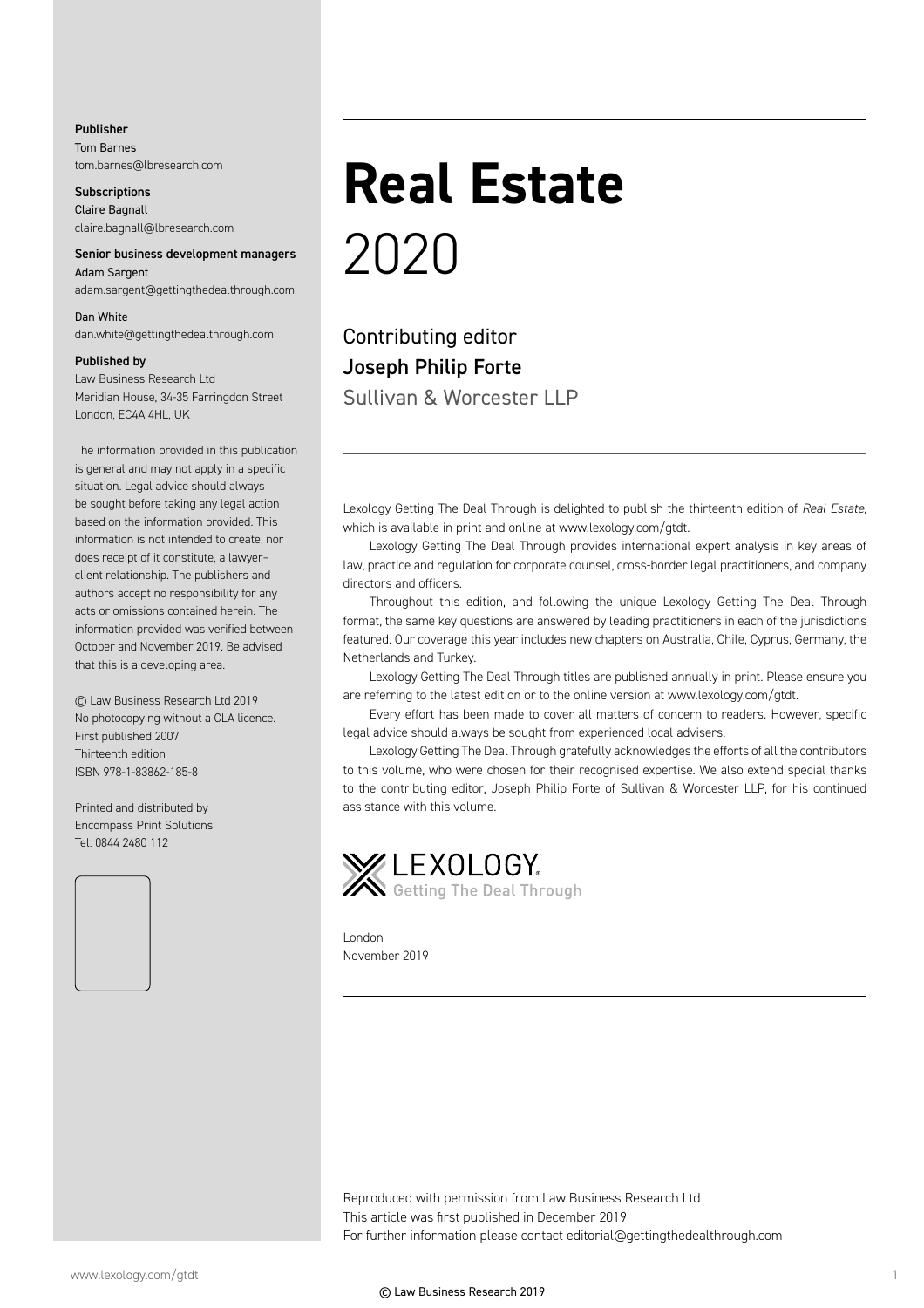## **Contents**

| <b>Global overview</b>                                                                                                                        | 3 <sup>1</sup> | <b>Monaco</b>                                                                            | 89  |
|-----------------------------------------------------------------------------------------------------------------------------------------------|----------------|------------------------------------------------------------------------------------------|-----|
| Joseph Philip Forte                                                                                                                           |                | Sophie Marquet and Sarah Rolland                                                         |     |
| Sullivan & Worcester LLP                                                                                                                      |                | CMS Pasquier Ciulla Marquet & Pastor                                                     |     |
| <b>Australia</b>                                                                                                                              | $7\phantom{.}$ | <b>Myanmar</b>                                                                           | 97  |
| Alicia Albury, Bronwyn Badcock, Angela Tao, Arlene Colguhoun,<br>Michael Winram, Chong Ming Goh, Michael Taylor-Sands<br>and Danielle Funston |                | Kana Manabe, Win Naing and Nirmalan Amirthanesan<br>MHM Yangon                           |     |
| Maddocks                                                                                                                                      |                | <b>Netherlands</b>                                                                       | 105 |
| <b>Austria</b>                                                                                                                                | 16             | Alexander van Hovell, Soufjan El Baroudi, Thierry van Embden<br>and Marjet van Bezooijen |     |
| <b>Tibor Fabian and Markus Uitz</b><br>Binder Grösswang Rechtsanwälte GmbH                                                                    |                | Allen & Overy LLP                                                                        |     |
|                                                                                                                                               |                | <b>Romania</b>                                                                           | 114 |
| <b>Chile</b>                                                                                                                                  | 24             | Roxana Negutu                                                                            |     |
| Carolina Menichetti, Benjamín Salas, Ignacio Bolelli, Diego Yávar<br>and Sybil O'Reilly                                                       |                | Voicu & Filipescu SCA                                                                    |     |
| MB Abogados                                                                                                                                   |                | <b>Slovenia</b>                                                                          | 122 |
|                                                                                                                                               |                | Matej Perpar and Ajda Okršlar                                                            |     |
| <b>Cyprus</b>                                                                                                                                 | 30             | Kirm Perpar Law Firm                                                                     |     |
| Kleopas Stylianou                                                                                                                             |                |                                                                                          |     |
| Tornaritis Law Firm                                                                                                                           |                | <b>Switzerland</b>                                                                       | 131 |
| Germany                                                                                                                                       | 39             | Corrado Rampini<br>Bär & Karrer Ltd                                                      |     |
| Maximilian Clostermeyer                                                                                                                       |                |                                                                                          |     |
| McDermott Will & Emery Rechtsanwälte Steuerberater LLP                                                                                        |                | <b>Thailand</b>                                                                          | 139 |
|                                                                                                                                               |                | Olaf Duensing, Jerrold Kippen and Weeraya Kippen                                         |     |
| India                                                                                                                                         | 48             | Duensing Kippen                                                                          |     |
| Hardeep Sachdeva, Ravi Bhasin and Abhishek Awasthi                                                                                            |                |                                                                                          |     |
| AZB & Partners                                                                                                                                |                | <b>Turkey</b>                                                                            | 151 |
|                                                                                                                                               | 59             | Nazım O Kurt, Burcu Urgancı and Bora Başkurt                                             |     |
| Japan                                                                                                                                         |                | Hergüner Bilgen Özeke Attorney Partnership                                               |     |
| Hiroto Inoue, Junji Yamanaka and Makoto Saito<br>Nagashima Ohno & Tsunematsu                                                                  |                | <b>United States</b>                                                                     | 159 |
|                                                                                                                                               |                | Joseph Philip Forte                                                                      |     |
| <b>Kenya</b>                                                                                                                                  | 69             | Sullivan & Worcester LLP                                                                 |     |
| Nyawira Kirubi                                                                                                                                |                |                                                                                          |     |
| <b>MMAN Advocates</b>                                                                                                                         |                |                                                                                          |     |
| <b>Mexico</b>                                                                                                                                 | 79             |                                                                                          |     |
| Moisés Shehoah Chiver and Diana L Sologuren Pérez                                                                                             |                |                                                                                          |     |

Shehoah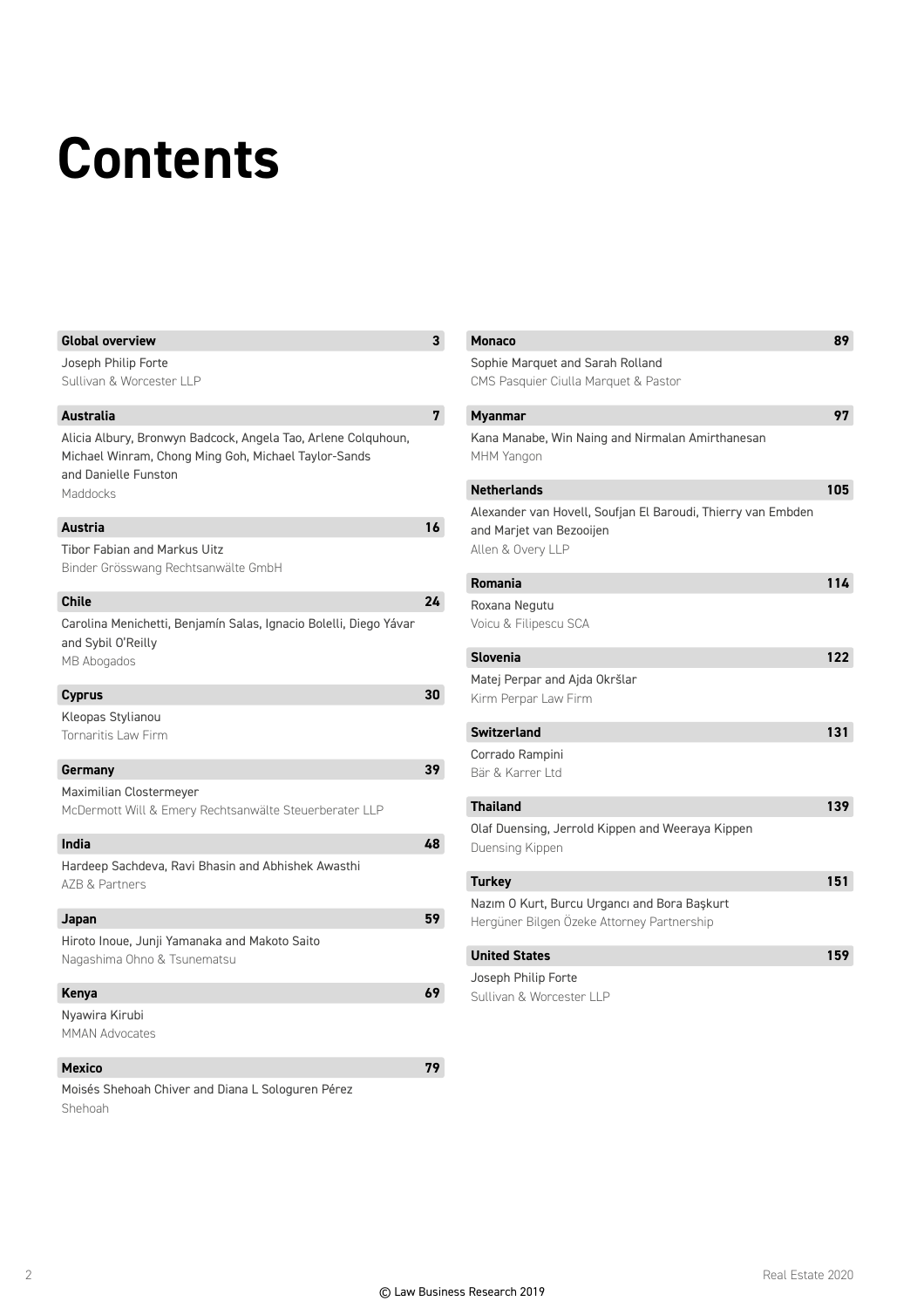## **Thailand**

#### Olaf Duensing, Jerrold Kippen and Weeraya Kippen

Duensing Kippen

#### **GENERAL**

#### **Legal system**

1 How would you explain your jurisdiction's legal system to an investor?

Thailand is a civil law jurisdiction. Thus, although Thai Supreme Court decisions do have significant persuasive effect on lower courts, they do not have any precedential value.

Injunctions (or 'temporary measures' as they are referred to in the Civil Procedure Code) are available. However, they are very rarely granted. There is no distinction between 'law' and 'equity' in Thailand.

Thailand does not have a parol evidence rule and, therefore, such evidence will generally be admissible.

Thai courts are required to decide each case based on the relevant statutory law. Decisions are made by judges – generally either a panel of one, two or three – and there are no juries in Thailand.

Thailand is generally a 'free contract' jurisdiction and oral contracts are enforceable. However, some contracts must be evidenced in writing (and some must also be registered) to be enforceable, such as:

- leaseholds of immovable property for more than three years;
- sale and purchase of immovable property; and
- mortgages.

Furthermore, some contracts are prescribed by law, such as:

- sale of a condominium from the developer;
- sale of land and house or both in a licensed development from the developer;
- certain residential construction contracts; and
- certain residential lease contracts.

All of Thailand's laws are national in scope and most of its investment related laws are modelled on counterparts from developed jurisdictions, particularly in Europe and the United States. However, with some exceptions, there are significant restrictions on foreign business, labour and immigration.

Thailand's courts are separated by subject-matter jurisdiction, the main ones being:

- civil courts;
- criminal courts;
- bankruptcy courts;
- tax courts:
- labour courts;
- juvenile and family courts;
- the Intellectual Property and International Trade Court; and
- the Administrative Court.

All courts have at least one automatic level of appeal to an intermediate appellate court.

Litigation in Thai courts is often costly. For a foreign investor, this is largely due to the fact that generally all documents and testimony must be translated into Thai, and even though the hearing dates are scheduled to be successive, they are often not completed within the time scheduled and postponed for weeks or months. Civil trials rarely take less than two years to complete from filing to judgment, often taking longer. Completing the appellate process often takes five to 10 years.

Arbitration is an advisable alternative for foreign investors in Thailand. Thailand is a signatory to the New York Convention and its Arbitration Act is based on the UNCITRAL Model Law (1985).

#### **Land records**

2 **Does your jurisdiction have a system for registration or** recording of ownership, leasehold and security interests in real estate? Must interests be registered or recorded?

Yes. A transfer of immovable property must be registered at the land department and a sale of immovable property is void unless it is so registered.

A leasehold for more than three years is not enforceable beyond three years, unless it is registered at the land department.

A mortgage agreement is not valid unless registered at the land department.

The law also recognises preferential security rights in immovable property for:

- 1 preservation of;
- 2 work done on; and
- 3 the sale price plus interest of an immovable property.

If registered, (1) and (2) may be exercised in preference to a mortgage; (3) may be exercised if registered at the time the contract of sale is registered and takes precedence over any mortgage registered after that time.

#### **Registration and recording**

3 | What are the legal requirements for registration or recording conveyances, leases and real estate security interests?

All such transactions are recorded at the local land department with jurisdiction over the relevant immovable property.

The parties to such transactions must provide the documents for the relevant transaction, as detailed by the land department. Pursuant to the Licensing Facilitation Act (2015), the land department is now required to specify what documents must be provided for each transaction in advance. To complete the relevant registration, the parties must also pay applicable government taxes and fees. Where the registration is for the transfer of ownership of land or structure or both, the applicable taxes and fees are as follows: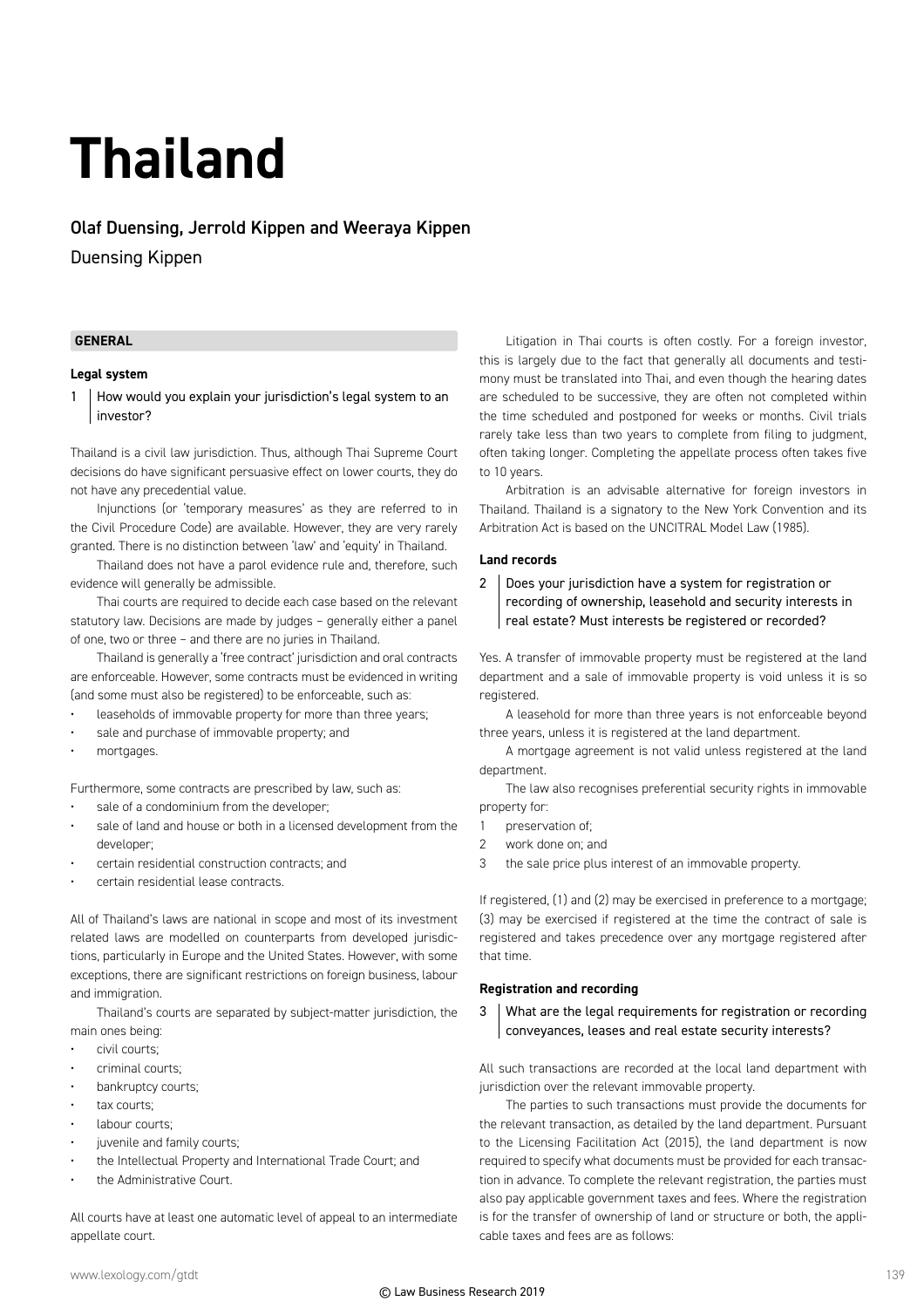- land department transfer fee equivalent to 2 per cent of the officially appraised value of the property;
- income tax (payable as withholding tax), being either:
	- an amount equivalent to 1 per cent of the land department appraised or the actual transaction value of the property (whichever is higher) if the seller is a juristic person. This is a withholding tax and it is credited to (ie, deducted from) the company's income tax payable for that year; or
	- an incrementally applied personal income tax sliding scale from zero to 35 per cent equivalent percentage of the officially appraised value of the property, adjusted based on how long the property has been owned or based on the actual profit margin, if the seller is an individual; and
- stamp duty equivalent to 0.5 per cent of the official appraised or the actual transaction value of the property (whichever is higher); or
- specific business tax and Local Development Tax, being a total amount equivalent to 3.3 per cent of the officially appraised or the actual transaction value of the property (whichever is higher).

In general, the stamp duty will apply if the land has not been transferred within the last five years; otherwise, the specific business tax and Local Development Tax will apply.

For leases that are registered, there is a registration fee and stamp duty equal to 1.1 per cent of the total rental amount of the term actually being registered (ie, not including any renewal terms).

A mortgage over land or structure or both can be granted to secure the performance of any obligation, including those of foreign individuals. The mortgage registration fee is 1 per cent of the amount declared in the mortgage agreement (with a maximum fee of 200,000 Thai baht). If the mortgage is to secure a loan, it is subject to a stamp duty of 0.05 per cent of the amount declared in the mortgage agreement (with a maximum duty of 10,000 baht).

#### **Foreign owners and tenants**

4 What are the requirements for non-resident entities and individuals to own or lease real estate in your jurisdiction? What other factors should a foreign investor take into account in considering an investment in your jurisdiction?

As a general rule, ownership of land by foreign entities or individuals is restricted. However, exceptions to this rule may be applicable for foreigners who make an investment that the government wishes to encourage

Foreigners are allowed to own up to 49 per cent of the floor space of a condominium. However, the money to purchase the condominium unit must be brought into Thailand in foreign currency for this purpose or held in a foreign currency account in Thailand.

Foreigners may own immovable structures on land outright.

There are no specific restrictions on a foreigner's leasehold rights.

Foreigners may not own land in any area designated under the Military Zone Safety Act (1935). The Act does not prohibit foreigners from leasing land in such areas; however, anyone who wishes to construct a building in such areas must obtain prior approval from the military.

Because of the restrictions on foreign ownership rights and limitations inherent in leasehold rights under Thai law, there is some variety of investment structures marketed to foreigners. Before investing, a foreign party should consider carefully the security and tax implications of any such structure.

#### **Exchange control**

 $5$  | If a non-resident invests in a property in your jurisdiction, are there exchange control issues?

Foreigners can send essentially as much foreign currency into Thailand as they like. However, unless the receiving account has been set up to hold a foreign currency, such as the US dollar, the amount sent will be converted into baht at the then current exchange rate of the receiving bank. If a transfer is equal to or exceeds US\$50,000 or equivalent, it must be reported to the Bank of Thailand by submission of a foreign exchange transaction form.

Outward remittances of baht in unlimited amounts are permitted with specified documentation for purposes such as payment of invoice for goods or services and sale proceeds. However, outward remittances for other purposes require the authorisation of the Bank of Thailand.

Foreign currency may also be purchased in Thailand and sent out under the same conditions. However, any purchase for such purpose equal to or exceeding US\$50,000 or equivalent will require a foreign exchange transaction form.

#### **Legal liability**

6 What types of liability does an owner or tenant of, or a lender on, real estate face? Is there a standard of strict liability and can there be liability to subsequent owners and tenants including foreclosing lenders? What about tort liability?

There are no non-tax legal liabilities specific to ownership of real estate in Thailand. A new owner may be held liable for property tax liability.

A selling owner is liable to the purchaser for certain defects in the property delivered. If the property delivered is more than 5 per cent less or more than contracted for, the buyer may either reject it or accept it and pay the proportionate price. However, if the difference is less than 5 per cent, the buyer must accept the property and pay the proportionate price, unless the buyer would not have originally entered the contract had he or she known of the difference.

A seller is also liable for any defect in the property that impairs its ordinary use, unless the buyer knew or should have known of the defect prior to delivery.

And a seller is liable to a buyer if the buyer is evicted from the property or if the property's value, fitness or benefit is impaired by reason of a third party's right over the property. The same applies between a lessor and tenant.

Tenants do have specific liabilities to the owner of a property and any relevant provisions of their rental contract.

A tenant is required to use the property for ordinary purposes or those provided for in the rental contract. A tenant must also take ordinary care of the property, including doing such maintenance and petty repairs as such care would dictate. If the tenant does not, the lessor may order the tenant to comply with such requirements. If the tenant fails to comply, the lessor may then terminate the rental contract.

The tenant is liable for any resulting damage if he or she fails to advise the lessor of the following and the lessor is unaware that:

- the rented property is in need of repairs by the lessor;
- a preventive measure is required to protect the property; or
- a third party is encroaching on or claiming a right over the property.

A tenant may not alter the property without the permission of the lessor. If a tenant does so, he or she must return the property to its original condition and is liable for any damage.

A real estate lender does not have specific legal liability unless the lender's loan agreement provides for such.

As a general matter, tortious liability is applicable to anyone who commits a 'wrongful act' as detailed by the Civil and Commercial Code.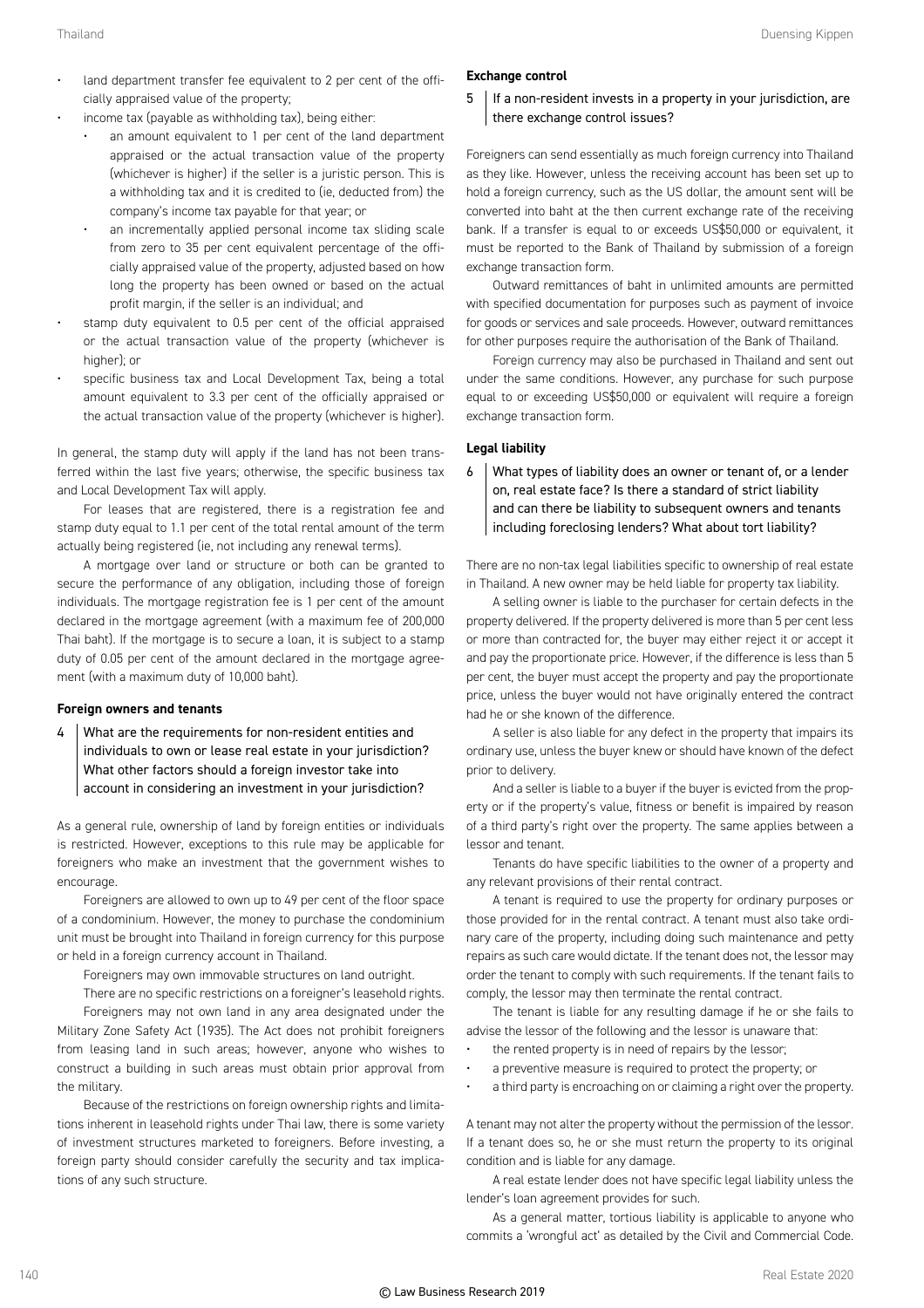If the damage is caused by defective construction or insufficient maintenance of a building, whoever is in possession of the building is liable, unless the possessor has taken proper care to prevent the damage, in which case the building owner is liable.

#### **Protection against liability**

#### 7 How can owners protect themselves from liability and what types of insurance can they obtain?

The parties to a contract of sale of immovable property may agree that the seller shall not incur any liability for defects of eviction. However, unless such agreement specifies otherwise, such agreement does not exempt the seller from repayment of the sale price. Such a non-liability clause cannot exempt the seller from the consequences of his or her own acts or of facts that he or she has concealed.

The standard range of property insurance is available and offered by both local and internationally recognised brands. In more limited instances, title insurance may also be available.

#### **Choice of law**

8 How is the governing law of a transaction involving properties in two jurisdictions chosen? What are the conflict of laws rules in your jurisdiction? Are contractual choice of law provisions enforceable?

Unless the parties have contracted otherwise, the governing law of a transaction involving properties in two jurisdictions is determined by the Conflict of Laws Act (1938), which provides that the law of the place where the property is located shall govern the form required for the validity of a contract, document or other juristic act relating to the property. Accordingly, a choice of law provision providing for a law other than Thai law to govern property in Thailand will not be enforceable by a Thai court.

#### **Jurisdiction**

9 Which courts or other tribunals have subject-matter jurisdiction over real estate disputes? Which parties must be joined to a claim before it can proceed? What is required for out-of-jurisdiction service? Must a party be qualified to do business in your jurisdiction to enforce remedies in your jurisdiction?

Real estate disputes may be submitted to the civil court where the property is located or to the civil court where the defendant is domiciled. However, if the dispute involves a criminal matter, such as trespass, that matter must be filed in criminal court.

There are no parties that must be joined to a claim before it can proceed. However, the Civil Procedure Code does allow a party, with the approval of the court, to interplead as an additional claimant. The Code also allows a claimant to request the court to join an additional defendant. The court may also join an additional defendant on its own if it deems such appropriate.

Service of process must be completed before a case can move forward. For domestic parties this is generally done though service by the court to the defendant's domicile or place of business or by the defendant accepting such service.

Where a defendant is outside of Thailand, the plaintiff must request that the court deliver a copy of the complaint and summons to the defendant. The plaintiff must provide a deposit for the expenses that the court expects to incur to complete such foreign process service. The plaintiff must also provide certified translations of the service documents in the official language of the destination country or English. The court will then order that the service documents be sent by international express mail, courier or through diplomatic channels to the defendant abroad.

Although a party need not be qualified to do business in Thailand to enforce remedies, Thai courts do not recognise foreign court orders and judgments. However, foreign court judgments are often used as evidence in Thai court proceedings.

Arbitration tribunals may also have subject-matter jurisdiction over real estate disputes in Thailand. Thailand is a signatory to the New York Convention (1958) and the Arbitration Act (2002) closely follows the UNCITRAL Model Law (1984). Thus, Thai courts will generally quickly and efficiently enforce arbitration awards based on law or fact with only limited procedural grounds available to refuse enforcement.

#### **Commercial versus residential property**

 $10$  How do the laws in your jurisdiction regarding real estate ownership, tenancy and financing, or the enforcement of those interests in real estate, differ between commercial and residential properties?

In general, there is no distinction under Thai law between commercial and residential properties.

However, the Hire of Immovable Property for Commerce and Industry Act (1999) does create some distinctions with regard to leasing commercial property. A lease that qualifies under the Act as 'commercial' must be:

- for a commercial or industrial purpose, as defined by the Act;
- for a property located in an area designated by the Act; and
- registered.

The term of a commercial lease may be up to 50 years. However, 30 years is the maximum rental term for a residential lease.

A lease under the Act may also be mortgaged as security for a loan, which is not available for a residential lease.

Unless a residential lease provides otherwise, it is not inheritable and terminates upon the tenant's death. However, a commercial lease under the Act is automatically inheritable by the tenant's heir.

Finally, a residential tenant may not sublet or transfer any rights under the lease without the lessor's prior consent. But a commercial lease may be sublet or transferred without the lessor's prior consent.

#### **Planning and land use**

11 | How does your jurisdiction control or limit development, construction, or use of real estate or protect existing structures? Is there a planning process or zoning regime in place for real estate?

Thailand has three principal land use laws:

- the Building Control Act (1979), which prescribes requirements for structures;
- the Town and City Planning Act (1975), which prescribes what type of construction may be built in various zones; and
- the Enhancement and Conservation of National Environmental Quality Act (1992), which limits construction and use of land.

All three of these laws are nationwide laws. However, they are applicable on periodic and regional bases.

There are also various other laws that might restrict the use of land in some locations, such as the Marine and Coastal Resources Management Act (2015) and the National Reserved Forest Act (1964).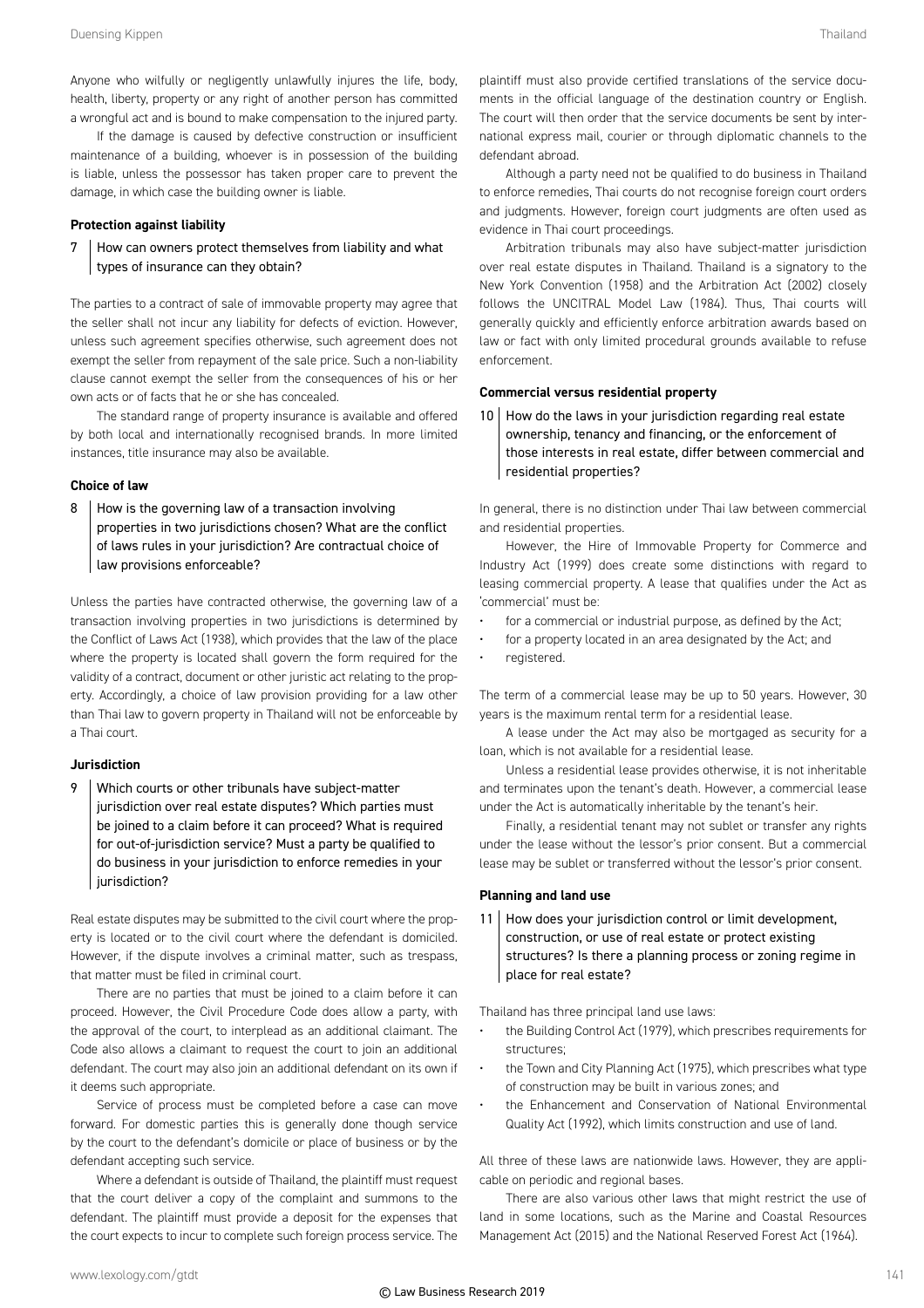The various ministries that are charged with overseeing the relevant national land use laws (eg, the Ministry of the Interior in the cases of the Building Control Act and Town and City Planning Act) are empowered to promulgate regulations to implement these laws.

There is no provision for an individual to apply for what would typically be considered a 'variation' in Thailand. However, it is possible for relevant local government administrations to promulgate a by-law that would allow for all parties within the relevant area to obtain a building permit that allowed for a possible or clear deviation from an otherwise more restrictive requirement.

Planning and zoning regulations cannot be appealed. However, public comment is invited prior to implementation.

Failure to comply with any land use law may incur criminal liability and an order that any offending construction be removed; failure to comply with the latter will result in the government doing so, with the costs charged to the offending party.

#### **Government appropriation of real estate**

12 | Does your jurisdiction have a legal regime for compulsory purchase or condemnation of real estate? Do owners, tenants and lenders receive compensation for a compulsory appropriation?

Yes, the Immovable Property Expropriation Act (1987) prescribes the compulsory purchase and condemnation of real estate. When land is to be expropriated for public purposes, a royal decree is issued under the Act, which details the officer in charge, purpose and location (with attached map) of the expropriation.

Surveys are then conducted and a committee composed of three national officials and one local official is set up to appraise the price to be paid for the real estate. The government then attempts to negotiate a purchase of the real estate for a price no higher than that set by the committee. If a price can be agreed, the price is paid. If not, the owner or possessor of the land may appeal the price. In that case the original price is deposited pending the outcome of a decision on a final price.

Once all necessary surveys have been completed and final prices determined, a new Act is issued. Upon promulgation of the new Act, the land is legally transferred to the relevant state agency. Once payment for the land is made, the transfer of ownership is registered on the title deed at the land department.

Owners and tenants of land and buildings are compensated.

Owners of perennial plants on demolished land are also compensated.

Owners of a right of way for access or utilities who lose their right of way because of the expropriation are also eligible for compensation.

Lenders are not directly compensated. Lenders are, however, notified of the expropriation and are then entitled to claim compensation from the real estate owner within 60 days. If the parties agree, the officer charged with the expropriation is entitled to pay any portion of expropriation price directly to the lender.

#### **Forfeiture**

#### 13 Are there any circumstances when real estate can be forfeited to or seized by the government for illegal activities or for any other legal reason without compensation?

Under Section 33 of the Penal Code (1956), the court has the power to forfeit any property used or possessed for use in the commission of an offence or acquired by a person through the commission of an offence.

#### **Bankruptcy and insolvency**

#### $14$  Briefly describe the bankruptcy and insolvency system in your jurisdiction.

Bankruptcy matters in Thailand are under the exclusive jurisdiction of the Bankruptcy Court. The Central Bankruptcy Court and Regional Bankruptcy Court are the courts of first instance. Appeal of any order or judgment is made to the Bankruptcy Division of the Court of Appeal for Specialised Cases.

Bankruptcy matters are prescribed by the following laws:

- the Bankruptcy Act (1940);
- the Establishment and Procedures for Bankruptcy Court Act (1999) (Bankruptcy Court Act); and
- the Regulations for Bankruptcy Cases (2006) (Regulations).

The Bankruptcy Act provides for bankruptcy (or 'liquidation') and (in the case of certain juristic entities, such as a private or public company limited) reorganisation. The basic test for a party to qualify for either is insolvency. A debtor is considered insolvent if that debtor's debts are greater than the debtor's assets. The Bankruptcy Act presumes that a debtor is insolvent under certain conditions.

A debtor may be forced into bankruptcy or liquidation if he or she owes 1 million baht (2 million baht if a debtor is a juristic entity) or more to one or more creditors. In a bankruptcy proceeding the court takes possession of all of the debtor's remaining assets, distributes them to the debtor's creditors, and then discharges the debtor free of any debt.

A qualifying juristic entity may file for or be forced into a reorganisation, if the entity owes at least 10 million baht to one or more creditors. In a reorganisation proceeding a reorganisation plan is prepared and then approved by the court with input from the creditors. The plan administrator then oversees the reorganisation including the ongoing operation of the debtor's business. During reorganisation legal action involving the debtor's assets may not be brought and any such pending action is suspended. The reorganisation plan groups the debtor's creditors into categories (eg, secured, unsecured, etc). Under the plan each category of creditor is entitled to receive a certain percentage of the debt owed to it by the debtor.

Upon a successful reorganisation all creditors will have been repaid the percentage of the debt owed to them provided by the plan, the debtor's business will be running in good order and solvent, and the court will discharge the debtor from reorganisation without any remaining debt.

#### **INVESTMENT VEHICLES**

#### **Investment entities**

15 What legal forms can investment entities take in your jurisdiction? Which entities are not required to pay tax for transactions that pass through them (pass-through entities) and what entities best shield ultimate owners from liability?

The most common investment entity is a private company limited. Investments may also be made in juristic partnerships, public companies limited and mutual funds such as real estate investment funds. Partnerships and private and public companies are subject to Thai corporate income tax. Mutual funds, however, are pass-through entities not subject to Thai income tax.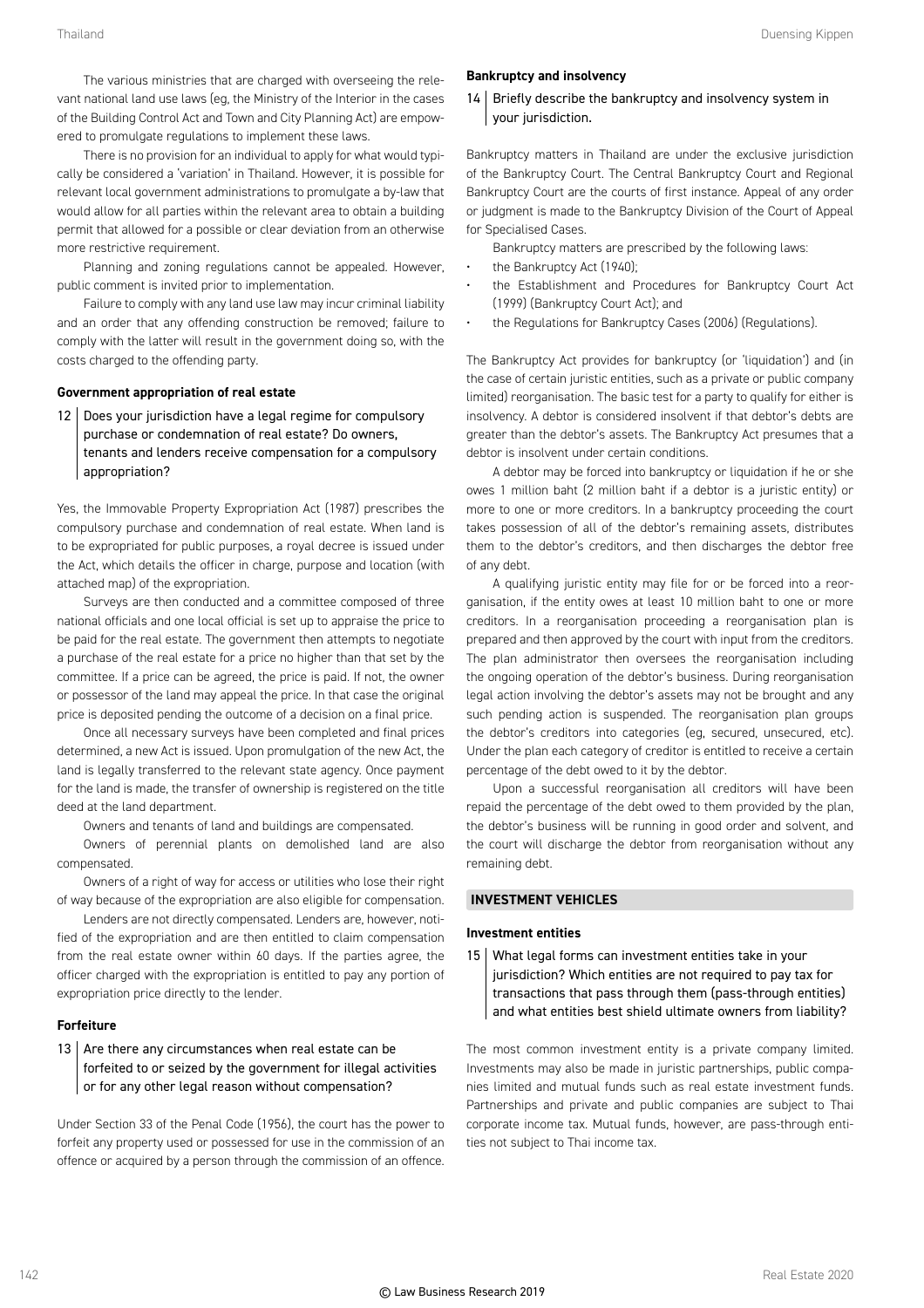#### **Foreign investors**

16 | What forms of entity do foreign investors customarily use in your jurisdiction?

By far the most common investment entity is a private company limited. A private company limited requires a minimum of three shareholders and an investor's liability is limited to the amount of capital paid in by that investor.

#### **Organisational formalities**

17 What are the organisational formalities for creating and maintaining the above entities? What requirements does your jurisdiction impose on a foreign entity? Does failure to comply incur monetary or other penalties? What are the tax consequences for a foreign investor in the use of any particular type of entity, and which type is most advantageous?

A Thai company limited may be set up within one to two days. First an available and acceptable name for the company must be reserved. Then the company's statutory meeting is held among (a minimum of) three promoters and the business of the company is then handed over to the company's director. The company's memorandum of association (its objectives) and its articles of association (its by-laws) are then filed with the Ministry of Commerce. The company is then registered and its affidavit issued. The company is then considered a legal juristic entity.

A Thai company limited must hold an annual general meeting (AGM) of shareholders within four months of the end of its fiscal year and submit its AGM meeting minutes and previous fiscal year's audited financial statement within one month of its AGM. A company that does not hold an AGM within the time permitted is liable to a fine of 20,000 baht and in such case the director may also be fined up to 50,000 baht. Failure to timely file the audited financial statement is also subject to a fine of 20,000 baht for the company and 50,000 baht for the director.

It is also important to note that with the exception of manufacturing, export and hotel management, almost all businesses are prohibited to foreigners under the Foreign Business Act (1999) or other industry-specific legislation. In general, a Thai limited company is considered a foreign entity if a non-Thai person or juristic entity owns half or more of its share capital. Under the Act, such a foreign company must obtain a foreign business licence or certificate in order to do business in Thailand. Conducting business without such licence or certificate may result in imprisonment for up to three years, a fine of up to 1 million baht, or both. It should also be noted, however, that some exceptions to the foreign ownership restrictions are available under certain treaties and trade agreements, as well as, investment promotion legislation.

A Thai company limited is taxed on its worldwide income. Any foreign entity doing business in Thailand is taxed on the income it derives from its business in Thailand. The current Thai corporate income tax rate is 20 per cent. Dividends are subject to an additional 10 per cent withholding tax, which may be treated as final tax.

#### **ACQUISITIONS AND LEASES**

#### **Ownership and occupancy**

18 Describe the various categories of legal ownership, leasehold or other occupancy interests in real estate customarily used and recognised in your jurisdiction.

The preferred land title in Thailand is the 'Chanote' because it is the only true ownership title in Thailand. Chanotes are issued for land in accordance with the Land Code (1954) and for condominium units in accordance with the Condominium Act (1979). Chanotes issued under the provisions of these acts are registered with the land department and state the ownership, boundaries, area measurements and encumbrances (such as mortgages or servitudes) with particularity. Land Chanote title has been formally surveyed and the land department places permanent land survey markers indicating the land plot boundaries. The purchaser of a Chanote is registered as the owner of the land or condominium with the land department at the time of transfer.

There are also three basic types of possessory right documents for land still in use. They are the 'Nor Sor 3 Gor', the 'Nor Sor 3' and the 'Sor Kor 1'. Of the three, the Nor Sor 3 Gor is the preferred. This document contains an accurate location of the land and boundaries (but no survey markers are placed by the land department) along with verification of the utilisation of the land in the past. A Nor Sor 3 is similar to the Nor Sor 3 Gor except that the measurements and boundaries of the Nor Sor 3 Gor are more accurate. Further, a Nor Sor 3 requires a 30-day public notice period before the transfer, whereas these changes can be registered with a Nor Sor 3 Gor immediately.

The least preferable is the Sor Kor 1. This document is an unregistered form stating a claim by an occupant of land that the land belongs to him or her. The measurements are vague or missing and can be easily disputed. To transfer a Sor Kor 1, the possessor of such can simply hand over the document and give up his or her possession of the land to another person. Any registration of transfer of ownership and encrumbrances, such as a mortgage, can only be registered on Chanote, Nor Sor 3 Gor or Nor Sor 3 titles. However, it is possible to upgrade a Sor Kor 1 to a Nor Sor 3 Gor or a Chanote title.

Other rights that are common rights include:

- leasehold;
- usufruct;
- habitation;
- superficies; and
- servitude.

Leasehold is a contractual right while the others are real rights under the Civil and Commercial Code.

Land, structures and any part of either may be leased. The maximum lease term is 30 years and the Civil and Commercial Code provides for an additional renewal lease term of up to 30 years.

Leases for industrial or commercial purposes have a term of up to 50 years. This again is renewable for a period of 50 years. However, the availability of industrial or commercial leases is significantly limited.

The Civil and Commercial Code provides that any extant lease is enforceable against a new owner of the property who becomes the new lessor under the original lease terms. However, because any additional lease term is a 'renewal' (and not an 'extension'), a clause providing for a renewal term is enforceable as against the original lessor but not against a new lessor.

Any lease of more than three years must be registered or it will not be enforceable for any term beyond three years.

A usufruct gives the grantee the right to possess, manage and exploit a property. It can be either for the life of the grantee or a period of up to 30 years with the possibility to renew it for up to another 30 years. The rights of a usufruct may be transferred. However, in any case a usufruct ends with the death of the original grantee.

A habitation is a right to occupy a building for either the life of the grantee or up to 30 years with a possible renewal term of up to 30 years. Unless otherwise prohibited, the grantee's family may occupy the building with the grantee. However, a habitation is not transferable in any way.

A superficies is the right to own freehold title to a building on someone else's land. A superficies may be granted for the life of the grantee or up to 30 years with the possibility of a renewal term of up to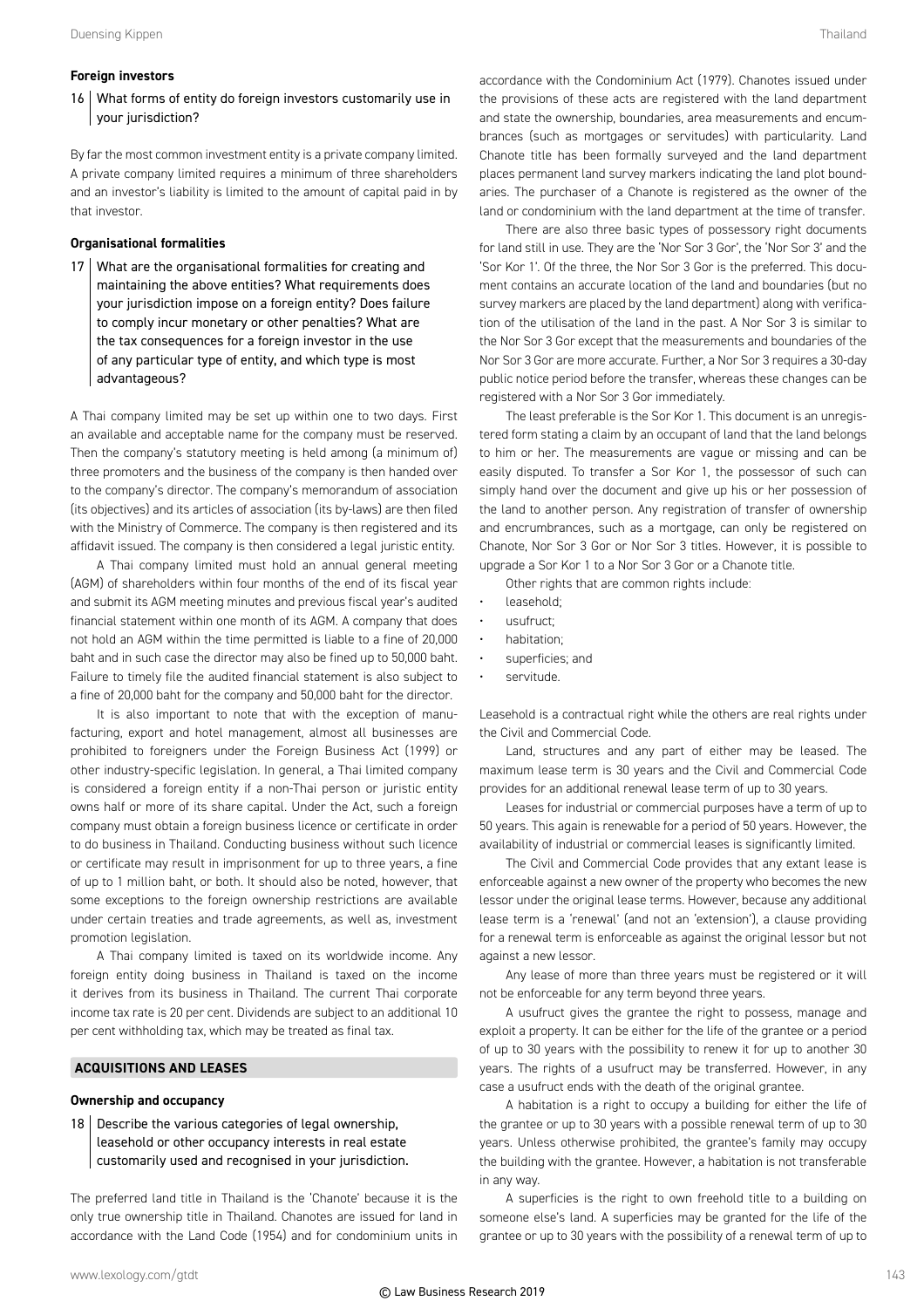30 years. Unless prohibited by the act creating it, a superficies is fully transferable by the grantee.

A servitude binds the owner of a 'servient' property to suffer certain acts or refrain from certain rights inherent in his or her ownership for the benefit of another 'dominant' property. This right is commonly granted for purposes of physical or utilities, access or both. The rights and obligations of the dominant and servient property owners travel with the two property deeds in perpetuity.

A charge is similar to a servitude; however, it is a personal right which gives the grantee a specified use or enjoyment of the property (such as access across the land). A charge may be granted for the life of the grantee or up to 30 years with the possibility of a renewal term of up to 30 years. A charge is only transferable if so specified by the act creating it.

#### **Pre-contract**

#### 19 What are the typical pre-contractual steps?

In complex transactions parties will sometimes exchange and execute non-binding memoranda of understanding, heads of terms or letters of intent. However, this is the exception, not the rule.

Thai courts will only enforce an agreement that the parties intended to be binding and Thai law does not recognise non-binding 'agreements'. In fact, if the parties wish for a document to be nonbinding, they should be sure to clarify that with particularity in the document and not simply rely on the court interpreting a 'memorandum of understanding' to be non-binding.

It is customary in Thailand to enter into a reservation agreement under which a deposit, which would be credited to the purchase price, is paid. Typically there is a reservation period under this agreement of sufficient length for a purchaser to conduct due diligence on the property and for the parties to negotiate a sale and purchase agreement. Should the purchaser fail to purchase the property, the deposit is usually non-refundable except in case of negative due diligence findings.

Brokers are often involved on behalf of sellers and purchasers, sometimes both in the same transaction. With the exception of some very limited provisions regarding broker contracts generally in the Civil and Commercial Code, real estate brokers in Thailand are not regulated (ie, there are no educational requirements, certification, caps on commission, disclosure obligations or professional conduct regulations for brokers in Thailand) and parties should accordingly proceed with due caution when a broker is involved in a transaction.

#### **Contract of sale**

#### 20 What are typical provisions in a contract of sale?

Typical provisions of a contract of sale include:

- party and property details;
- price and payment terms;
- closing formalities;
- allocation of responsibility for transfer taxes and fees;
- warranties as to ownership and non-encumbrance of the property by the seller; and
- annexed copies of the parties legal identification documents, the property title and building permits (if any).

It should also be noted that the term of some contracts of sale, such as those between a licensed housing or condominium developer, are prescribed by law.

#### **Environmental clean-up**

21 Who takes responsibility for a future environmental clean-up? Are clauses regarding long-term environmental liability and indemnity that survive the term of a contract common? What are typical general covenants? What remedies do the seller and buyer have for breach?

Section 96 of the Enhancement and Conservation of National Environmental Quality Act (1992) makes the owner or possessor of any point of source of pollution or contamination that causes death, bodily harm or health injury to any person, or which causes damage to the property of any private person or of the state, liable to pay compensation or damages for such harm. The compensation or damages also include all costs incurred by the government in cleaning up the pollution or contamination.

Section 96 imposes strict liability on such an owner or possessor. Thus, the liability applies regardless of whether the pollution or contamination was the result of a wilful or negligent act by the owner or possessor, unless one of the following exceptions applies and pollution or contamination was the result of:

- force majeure or war;
- an act done in compliance with a government or state order:
- an act or omission done by a person who sustained an injury or damage in the course of such; or
- an act or omission of any third party.

Thai law does not recognise clauses surviving the term of the contract. Clauses regarding long-term environmental liability and indemnity are enforceable for as long as the parties intended them (and thus the contract containing them) to remain in force.

Typical general covenants would include a seller's warranty that he or she has complied with all relevant environmental laws regarding the property and indemnification of the buyer for any breach of such warranty and the buyer's indemnification of the seller for any environmental law liability caused by any act or omission of the buyer. Remedies for either party will be contractual damages.

#### **Lease covenants and representation**

22 What are typical representations made by sellers of property regarding existing leases? What are typical covenants made by sellers of property concerning leases between contract date and closing date? Do they cover brokerage agreements and do they survive after property sale is completed? Are estoppel certificates from tenants customarily required as a condition to the obligation of the buyer to close under a contract of sale?

Typically sellers will covenant that the property is not encumbered and that the seller will not encumber the property in any way, including by leasehold, prior to close.

However, if a lease does exist, the lease survives and a buyer will become the new lessor under the same lease terms upon close. Thus, in such case a seller will typically warrant that the lease has not been breached and indemnify the buyer for any breach of the lease by the seller prior to close.

Sellers' representations do not typically cover brokerage agreements.

Estoppel certificates from tenants are not customarily required as a condition to the obligation of the buyer to close under a contract of sale.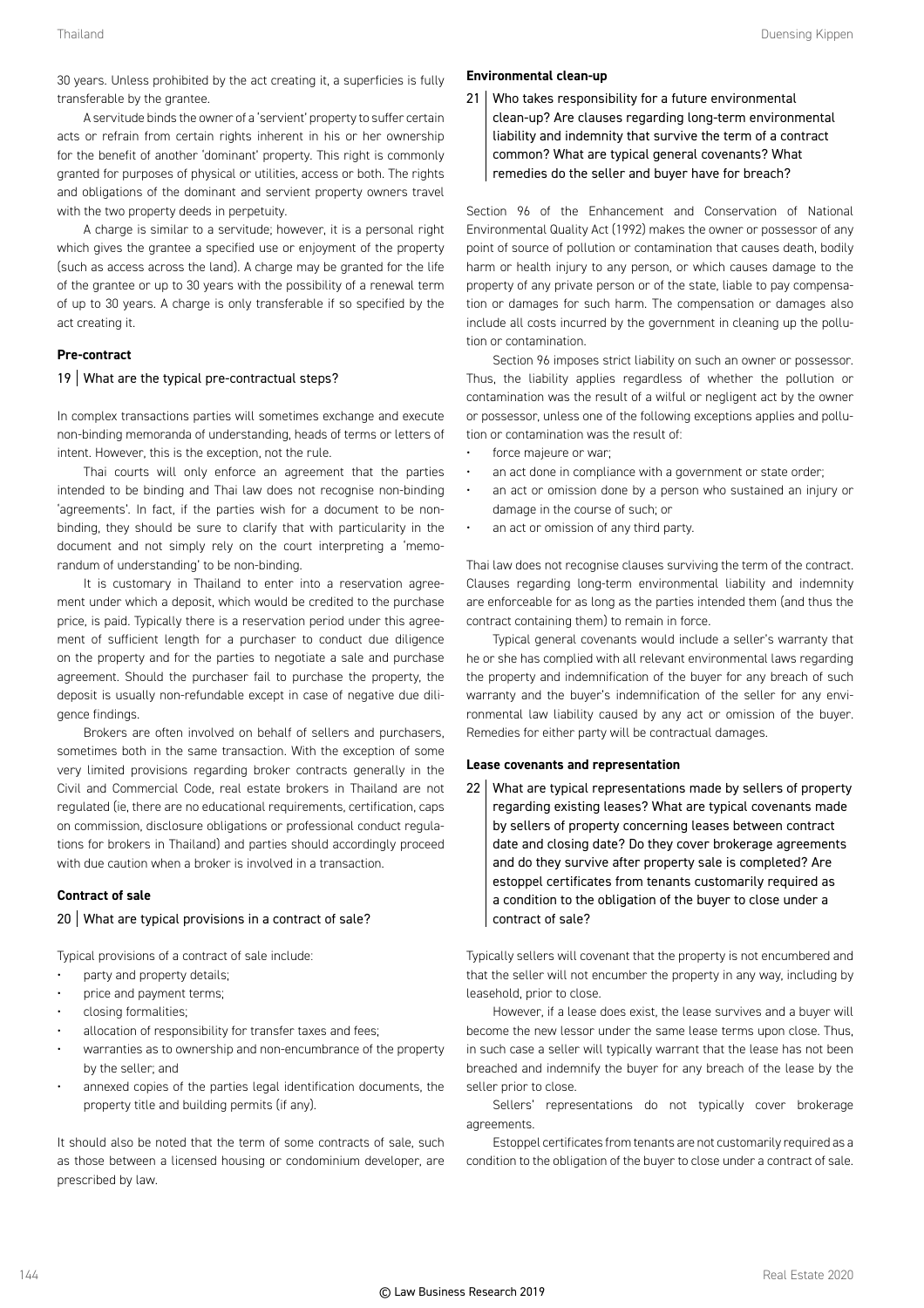#### **Leases and real estate security instruments**

 $23$  | Is a lease generally subordinate to a security instrument pursuant to the provisions of the lease? What are the legal consequences of a lease being superior in priority to a security instrument upon foreclosure? Do lenders typically require subordination and non-disturbance agreements from tenants? Are ground (or head) leases treated differently from other commercial leases?

A lease that is registered after a mortgage has been registered on the property is subordinate to the mortgage and the lease registration will be erased from the register where its existence prejudices the rights of the lender on the enforcement of the mortgage.

Where a lease is registered prior to a mortgage, or with the consent of the lender, the lease remains in effect for its full legal term, including upon any enforcement of the mortgage by the lender.

Lenders do not typically require that a tenant agree to assign the lease and that a landlord borrower agree to assign rental payments in the event of default.

Thai law does not treat head leases differently from other commercial leases.

#### **Delivery of security deposits**

24 What steps are taken to ensure delivery of tenant security deposits to a buyer? How common are security deposits under a lease? Do leases customarily have periodic rent resets or reviews?

Security deposits are very common and typically required to be paid in cash prior to and as a condition of handover of possession of the property.

Commercial leases do typically provide for periodic rent resets or reviews.

Residential leases are typically short term and rent is the subject of any renewal negotiations. For residential leases that are long term – typically 30 years, with one or more renewal periods of 30 years – the entire rent for all terms is paid up front.

#### **Due diligence**

25 What due diligence should be conducted before executing a contract? Is any due diligence customarily permitted or conducted after contract but before closing? What is the typical method of title searches and are they customary? How and to what extent may acquirers protect themselves against bad title? Discuss the priority among the various interests in the estate. Is it customary to obtain government confirmation, a zoning report or legal opinion regarding legal use and occupancy?

Title due diligence should be conducted prior to the execution of a land sale and purchase agreement. Official documents can disappear from public record, which means it is sometimes difficult to establish the legal validity of a land title. Any due diligence after execution of the sale and purchase agreement, but prior to the transfer of the land plot at the land department, would require contractually taking such uncertainty into account.

Title searches are common. There have been wrongly issued titles found in Thailand that can be identified through title due diligence.

The usual due diligence comprises searches at the local land department, local administrative organisation, local forest resource management office, local natural resources and environment office, local public works and town and country planning office, civil courts, bankruptcy courts and the Department of Legal Execution.

The priority of interest in the estate is basically established through the sequence of registration at the land department. No acquisition by a juristic act of immovable property or of real rights appertaining thereto is complete unless it is made in writing and it is registered. Cancellation of such registration will be granted only if the transferee did not act in good faith and the person making the request can prove that he or she was in a position to have his or her right registered prior to the challenged registration.

It is not customary to obtain government confirmation; however, it is customary to obtain a legal opinion regarding the legal use and occupancy of the property.

#### **Structural and environmental reviews**

 $26$  | Is it customary to arrange an engineering or environmental review? What are the typical requirements of such reviews? Is it customary to get representations or an indemnity? Is environmental insurance available?

Typically, due diligence includes a legal opinion with regard to the relevant land use law, including environmental law, applicable to the area in question.

Engineering and environmental reviews are customary only in large-scale projects. Thus typically the purchasers receive a corresponding representation and indemnity.

Environmental insurance is available in Thailand.

#### **Review of leases**

27 | Do lawyers usually review leases or are they reviewed on the business side? What are the lease issues you point out to your clients?

Lawyers usually review leases.

- Lease issues that are frequently addressed are:
- the requirement for registration of leases with a term exceeding three years;
- the maximum lease term of 30 years (or 50 years for certain commercial and industrial purposes and locations respectively);
- rights to sublet or transfer the lease;
- inheritability of the lease;
- rent increase provisions;
- termination provisions;
- liability limitations;
- property tax liability; and
- separation of 'lease' from 'services' for tax purposes, particularly in commercial office leases.

#### **Other agreements**

#### 28 What other agreements does a lawyer customarily review?

Other ancillary agreements that are customarily reviewed by lawyers are:

- construction or structure sale and purchase contracts;
- service or facility management contracts; and
- in the residential context, housing estate or condominium regulations and rental pool contracts.

#### **Closing preparations**

 $29$  How does a lawyer customarily prepare for a closing of an acquisition, leasing or financing?

Typically, lawyers prepare for such by:

• reviewing corporate documents, the shareholder resolution, board resolution or both approving the purchase;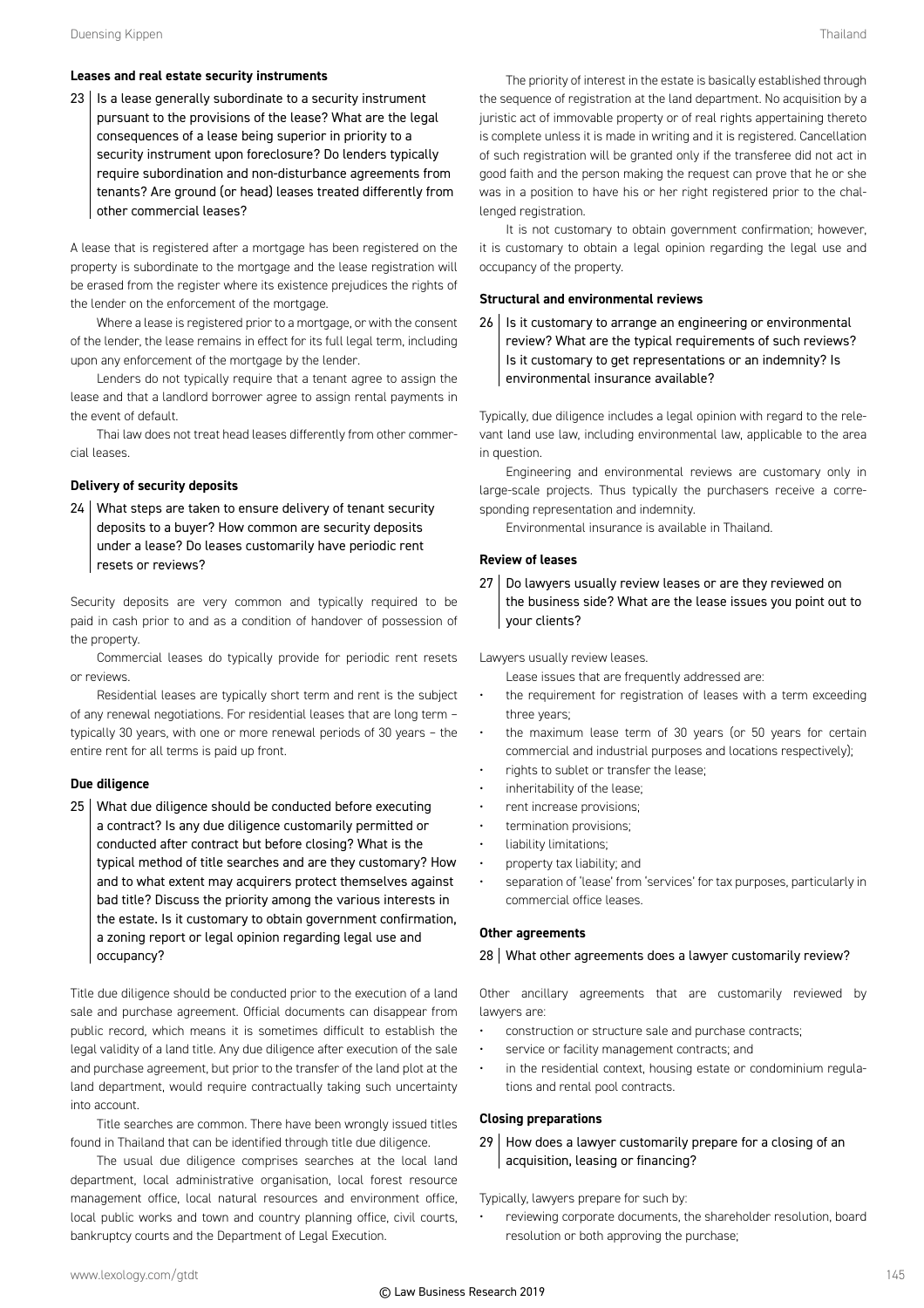- reviewing the translation of those documents in the case of a non-Thai purchaser;
- reviewing the identification documents of the parties;
- reviewing the title documents to verify accordance with agreement (eg, absence of encumbrances);
- reviewing structure registration documents in the case of building;
- reviewing the translation of a lease agreement into the Thai language, if executed in a different language and if the lease requires registration;
- reviewing the owner's consent in the case of lease assignment or subletting;
- arranging closing details and timing with any finance party; and
- in the case of registration of a lease term exceeding 30 years on a property exceeding 160,000 square metres under the Hire of Immovable Property for Commerce and Industry Act (1999), reviewing the approval of the Director-General of the land department.

#### **Closing formalities**

 $30$  | Is the closing of the transfer, leasing or financing done in person with all parties present? Is it necessary for any agency or representative of the government or specially licensed agent to be in attendance to approve or verify and confirm the transaction?

Closing is usually done at the land department by the parties' representatives under power of attorney without the parties being present. Upon closing, the land department approves the transaction by registering the transfer, lease, mortgage, other real right or combination thereof on the title deed of the property. Final payment is made at closing, typically by handover of a cashier's cheque.

#### **Contract breach**

31 What are the remedies for breach of a contract to sell or finance real estate?

The relevant contracts and the Civil and Commercial Code govern contractual breaches.

Courts can enforce the contract itself.

The seller cannot retain the purchaser's down payment if the purchaser fails to close, even if the contract states otherwise. A down payment is defined as a payment that forms part of an instalment payment that is paid after the sale and purchase contract has been made.

Other usual remedies for breach of contract are rescission of agreement and damages for loss incurred as a result of such breach.

#### **Breach of lease terms**

32 What remedies are available to tenants and landlords for breach of the terms of the lease? Is there a customary procedure to evict a defaulting tenant and can a tenant claim damages from a landlord? Do general contract or special real estate rules apply? Are the remedies available to landlords different for commercial and residential leases?

The contract can be enforced through the courts.

The Civil and Commercial Code governs the lease or hire of immovable property as a specific contract. Such provisions apply to all lease agreements (if not otherwise regulated or waived in the lease agreement itself). The Civil and Commercial Code allows for termination of the lease by a tenant in case the property is delivered in a condition not suitable for the purpose for which it is let. Further, it is considered a breach of the specific contract conditions outlined in the Civil and Commercial Code if a landlord does not reimburse a tenant for any necessary and reasonable expenses incurred by him or her for the preservation of the property hired (except ordinary maintenance and petty repairs).

The Civil and Commercial Code allows for termination of the lease by the landlord:

- in the case of non-payment of rent (notice requirement of not less than 15 days, if rent is payable in monthly or longer intervals);
- after having provided notice to comply if the tenant is using the property for purposes other than those ordinary and usual or agreed in the contract; or
- after having provided notice to comply if the tenant fails to take care of the property as a person with ordinary prudence would do.

Eviction of a tenant requires an eviction order by the court against such tenant. After having obtained such order, the landlord will request the appointment of an execution officer who will then have the power to take possession of the premises.

There is no difference in remedies for commercial leases and residential leases.

#### **FINANCING**

#### **Secured lending**

33 Discuss the types of real estate security instruments available to lenders in your jurisdiction. Who are the typical providers of real estate financing in your country? Are there any restrictions on who may provide financing?

Mortgages are used by commercial banks and private lenders to secure an obligation without having the borrower deliver the property to the lender. The contract of mortgage must contain, in Thai currency, either a certain sum or a maximum amount for which the mortgage property is assigned. The mortgage will be recorded on the title of the property in question at the land department.

A mortgage is enforced through auction. In addition, foreclosure is permitted if there is no other mortgage or preferential rights on the same property, in lieu of sale by public auction, if:

- the borrower failed to pay interest for five years; and
- the lender has satisfied the court that the value of the property is less than the amount due.

A new way of creating security was established through the Business Collateral Act (2015). A comprehensive range of assets can now be used as collateral under this Act. Real estate is included in the list of collateral that can be provided, but only if the collateral provider is engaged in a real estate business. Only certain licensed financial and insurance institutions (and other, as yet to be named, parties by ministerial regulation) may receive such collateral under the Act. A party that receives collateral under the Act is considered a secured creditor under the Bankruptcy Act (1940) and will have priority over unsecured creditors.

The Business Collateral Act requires that the borrower or the provider of the security and the lender, who will receive such assets as collateral against the loan provided enter into a business collateral agreement. During the term of such agreement, the collateral provider remains in possession of the collateral provided and can use it for commercial purposes. The collateral must be detailed in writing and registered with the Department of Business Development.

It should be borne in mind that the Business Collateral Act is quite new. How it will be implemented as a practical matter by the government and to what extent it will be utilised by the business community is as yet uncertain. Thus, for the time being, mortgages will remain the most frequently used real estate security instrument in Thailand.

For the difference in enforcement, see question 39.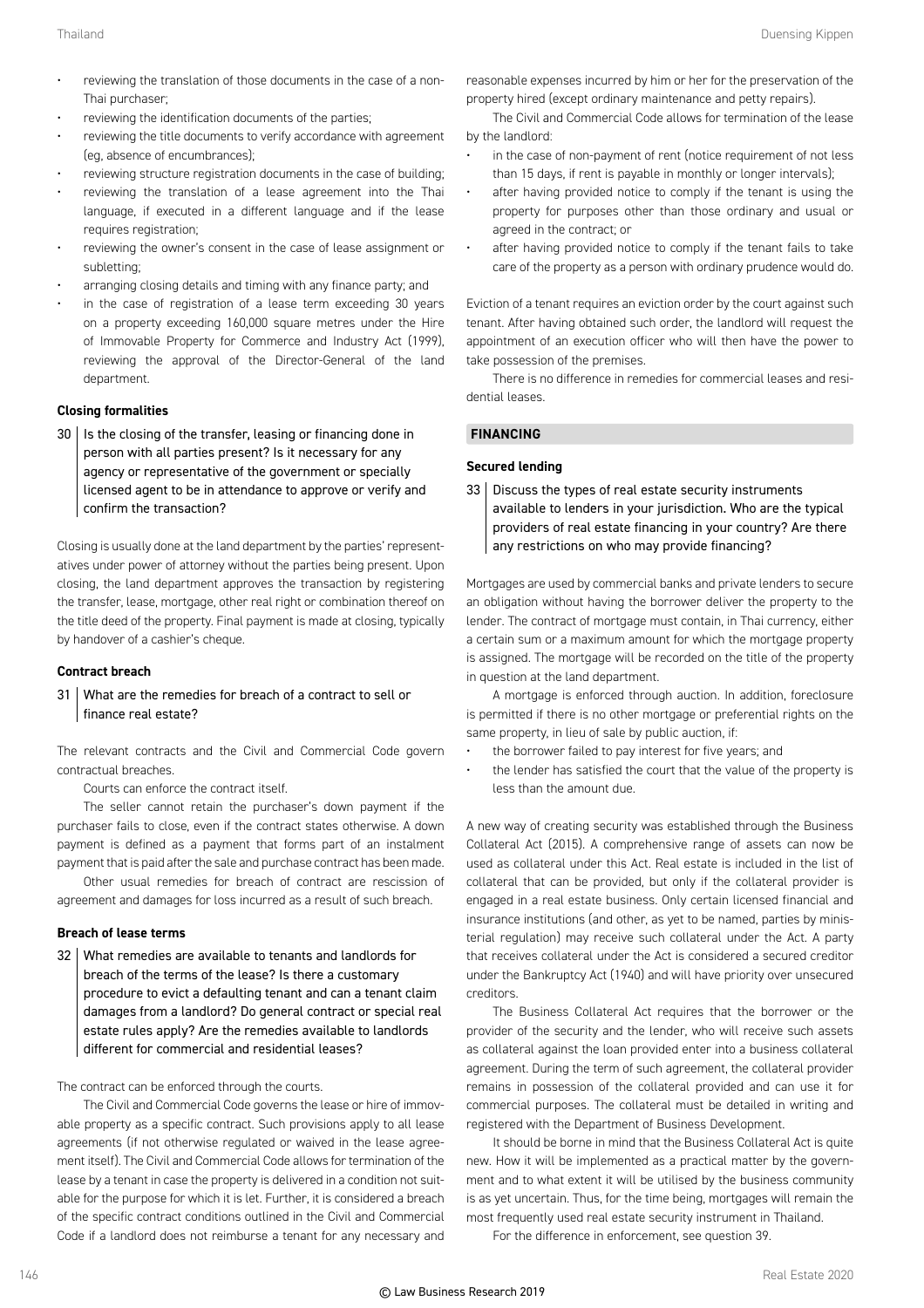Licensed local banks are commonly used for the financing of real estate projects. One or several banks provide financing depending on the size of the project. No financial institution Is allowed to grant credits, invest, undertake contingent liabilities, conduct transactions similar to granting of credits to any one or several persons jointly in any project or for the same purpose, at the end of any one day, in excess of 25 per cent of any type of its capital funds.

Other financing providers can receive mortgages and, therefore, perform credit foncier business in accordance with the Financial Institutions Business Act (2008) only if they are licensed.

#### **Leasehold financing**

34 | Is financing available for ground (or head) leases in your jurisdiction? How does the financing differ from financing for land ownership transactions?

Yes, financing is available for leases. However, only a lease under the Hire of Immovable Property for Commerce and Industry Act (1999) can be used as security against payment of an obligation by means of a mortgage. The length of such lease must be between 30 years and 50 years. Where the Act is applicable, the same provisions that apply to a mortgage of land also apply to a mortgage of a lease. The only difference between these instruments is the collateral provided. Therefore, there is no requirement for any additional lender protection in leasehold financing. Alternatively, where the Act does not apply, finance parties may accept a conditional lease assignment agreement as security.

#### **Form of security**

#### 35 What is the method of creating and perfecting a security interest in real estate?

In the context of a loan agreement, the lender and the borrower (or the third-party owner of the property) must enter into a mortgage agreement in writing. This mortgage agreement must specify the property mortgaged and contain, in Thai currency, either a certain amount or a maximum amount for which the mortgaged property is assigned as security.

A mortgage agreement is void if it is contrary to the enforcement provisions outlined in question 39.

The mortgage agreement must then be registered at the land department.

Such mortgage will not extend to buildings erected upon the land after the date of the mortgage. In order to include such newly erected buildings, it is necessary to include a corresponding clause in the mortgage agreement to that effect.

In the context of a business collateral agreement under the Business Collateral Act (2015), the lender and the collateral provider must enter into a business collateral agreement in writing. The agreement must be registered to be enforceable under the Act. See question 33 for further details.

#### **Valuation**

 $36$  Are third-party real estate appraisals required by lenders for their underwriting of loans? Are there government or industry standards for appraisals? Must appraisers have specific qualifications or required government or industry certifications? Who is required to order the appraisal?

Lenders only occasionally require third-party real estate appraisals. There is no law or standard governing the certification of real estate appraisers. However, appraisers are certified by professional organisations such as the Securities and Exchange Commission, the Valuers Association of Thailand and the Thai Valuers Association. There is no legal requirement for an appraisal.

37 What would be the ramifications of a lender from another jurisdiction making a loan secured by collateral in your jurisdiction? What is the form of lien documents in your jurisdiction? What other issues would you note for your clients?

There are no specific ramifications for a foreign lender. A foreign juristic person that is merely providing a loan secured with a mortgage is not considered to be doing business that is regulated by the Financial Institution Business Act (2008) and does not require permission to provide such a loan under the Act.

Any mortgage must be in writing and registered at the land department. See question 33 for further details.

Any juristic person receiving a mortgage is required to be permitted under its own constitutional documents to receive a mortgage.

#### **Loan interest rates**

38 How are interest rates on commercial and high-value property loans commonly set (with reference to LIBOR, central bank rates, etc)? What rate of interest is legally impermissible in your jurisdiction and what are the consequences if a loan exceeds the legally permissible rate?

Commercial banks commonly use their own set of published lending rates, such as the minimum lending rate, to base the onshore loan on such reference.

However, with regard to parties to commercial loans, it should be noted that Thailand enacted the Prohibition of Interest Collection at an Excessive Rate Act (2017), under which any interest rate over a general maximum interest rate of 15 per cent as outlined by the Civil and Commercial Code will be considered void. At best the court may decide to award statutory interest rate of 7.5 per cent. The Act also provides for criminal liability for anyone violating said legal lending rate restrictions.

Legally applicable interest may be higher in some circumstances under specific legislation in the finance and banking sectors.

Interest, fines, service charges and any other related fees must be included in the interest calculation for some personal loans, but not those related to real estate transactions or security.

#### **Loan default and enforcement**

39 How are remedies against a debtor in default enforced in your jurisdiction? Is one action sufficient to realise all types of collateral? What is the time frame for foreclosure and in what circumstances can a lender bring a foreclosure proceeding? Are there restrictions on the types of legal actions that may be brought by lenders?

To enforce a mortgage, a secured lender must notify a defaulting borrower in writing to perform his or her obligation within a reasonable time (which shall not be less than 60 days from the date the borrower has received the notice). If the borrower fails to comply with such notice, the secured lender may enter an action in court for a judgment ordering the mortgaged property to be seized and sold by public auction. The law does not provide for a 'security first' rule.

If the defaulting borrower's property is secured by a third party's property mortgage, the secured lender must then also deliver such notice to that third party within 15 days from the date of delivery of the notice to the defaulting borrower. If the secured lender does not notify a third party who has provided such security of such within 15 days, then the third party is discharged from any interest due and all accessory charges due by the defaulting borrower from that point forward.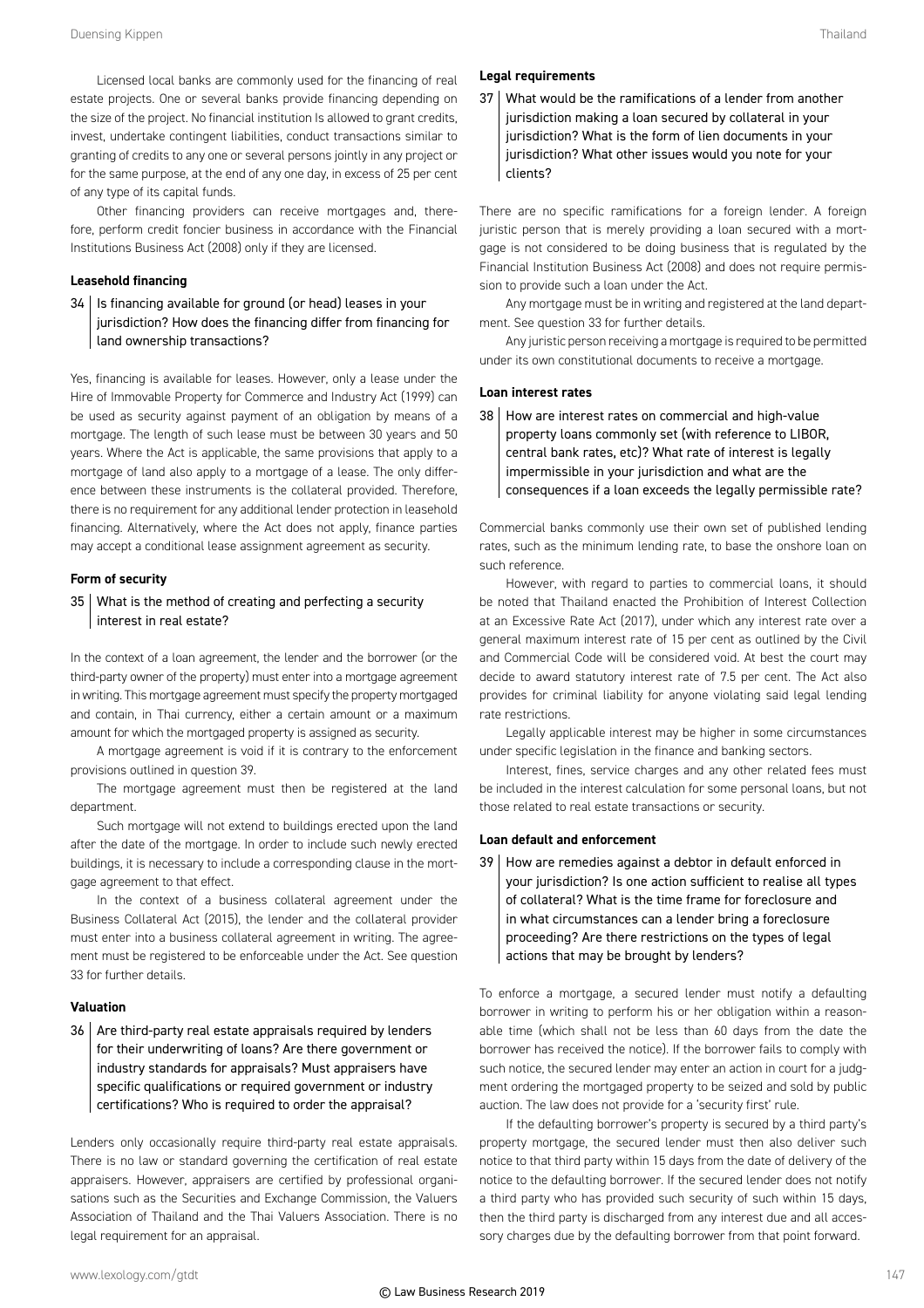If there is no other registered mortgage or preferential right on the same property, the defaulting borrower has the option to notify the secured lender in writing to carry out sale of the mortgaged property by public auction with no requirement to enter into an action in court. The secured lender can then carry out sale of mortgaged property by public auction within one year from the date of receiving such notification. However, if the secured lender fails to carry out the sale of mortgaged property by public auction within that period, the defaulting borrower is discharged from any interest due and all accessory charges due by the defaulting borrower from that point forward.

Foreclosure, in lieu of sale by public auction, whereby the secured lender takes ownership of the property, is permitted only if:

- there is no other mortgage or preferential rights on the same property;
- the defaulting borrower has failed to pay interest for five years; and
- the secured lender has satisfied the court that the value of the property is less than the amount due.

The enforcement of the collateral under the Business Collateral Act (2015) can be carried out by public auction without court proceedings. The Act provides for security enforcement through foreclosure if:

- the value of collateral is less than the amount due:
- no interest was paid for at least five years; and
- no other preferential rights are registered on the collateral.

#### **Loan deficiency claims**

 $40$  Are lenders entitled to recover a money judgment against the borrower or guarantor for any deficiency between the outstanding loan balance and the amount recovered in the foreclosure? Are there time limits on a lender seeking a deficiency judgment? Are there any limitations on the amount or method of calculation of the deficiency?

If the proceeds of a public auction pursuant to mortgage enforcement do not cover the amount due to a secured lender, the secured lender is not entitled to recover the balance from a defaulting borrower unless the mortgage agreement provides otherwise.

In the case of mortgage enforcement by way of foreclosure, if the estimated value of the property is less than the amount due, the defaulting borrower is not liable to the secured lender for the balance.

Where a third party has mortgaged property as security for performance by a defaulting borrower, the third party is not liable for the deficiency.

In the case of a third party who guarantees the performance of an obligation, such guarantee must clearly specify the duration and the amount guaranteed and the guarantor's liability is then limited to the obligations specified in the guarantee.

A defaulting borrower remains liable for any balance where a guarantor does not perform the whole of his or her guarantee obligations.

The time limit on a lender seeking a deficiency judgment is 10 years.

#### **Protection of collateral**

#### 41 What actions can a lender take to protect its collateral until it has possession of the property?

Thai law does not provide secured lenders with options to protect collateral. Thus such borrowers are typically required to sufficiently insure their property and assign the secured lender as the beneficiary under the terms of a loan and mortgage agreement.

It should also be noted that if the mortgaged property is damaged, resulting in insufficient security, the lender can enforce the mortgage at once if such damage is not repaired or another property of sufficient value is not offered to be mortgaged.

Where the security is provided under the Business Collateral Act (2015), the lender has the right to inspect the collateral after providing sufficient notice. The borrower is required to preserve the collateral, maintain and repair it, and is liable for any damage, loss or depreciation of the collateral's value.

#### **Recourse**

 $42$  May security documents provide for recourse to all of the assets of the borrower? Is recourse typically limited to the collateral and does that have significance in a bankruptcy or insolvency filing? Is personal recourse to guarantors limited to actions such as bankruptcy filing, sale of the mortgaged or hypothecated property or additional financing encumbering the mortgaged or hypothecated property or ownership interests in the borrower?

If the liability is in excess of the net proceeds, in the case of an auction (or the estimated value, in the case of foreclosure), the defaulting borrower is not liable for the balance, unless the mortgage agreement specifies otherwise.

Where a third party provides the mortgaged security for a defaulting borrower, any agreement that causes that third party to be personally liable in excess of the value of the mortgaged property, or that may cause that third party to be personally liable as a guarantor, is void. However, this is not the case where the defaulting borrower is a juristic person and the third party who has provided the defaulting borrower's security is a party that controls the defaulting borrower's business, and such third party has contractually guaranteed the defaulting borrower's debt.

A secured lender is entitled to be paid out of the mortgaged property in preference to ordinary lenders.

The same applies to the Business Collateral Act (2015): where the sale of collateral by public auction provides an amount less than the debt owed by the defaulting borrower, the secured lender is only allowed to pursue the balance where the collateral provider is the defaulting borrower.

#### **Cash management and reserves**

43 | Is it typical to require a cash management system and do lenders typically take reserves? For what purposes are reserves usually required?

Banks typically require specific bank accounts to be utilised for receiving payments and distribution of payments. Reserves are usually not required.

#### **Credit enhancements**

#### 44 What other types of credit enhancements are common? What about forms of guarantee?

Financial institutions in Thailand commonly use guarantees. Individual guarantors are required to provide their National Credit Bureau report.

Previously, lenders requested the guarantor to guarantee all amounts that are owed by the borrower at any time. This is no longer possible. In 2015 the Civil and Commercial Code was revised such that all guarantees must now clearly state:

- the purpose;
- the type:
- the amount;
- the period of the guarantee; and
- the obligation or head agreement that is being guaranteed.

Furthermore, the guarantor may now be liable only for the amount covered under such guaranteed obligation or head agreement.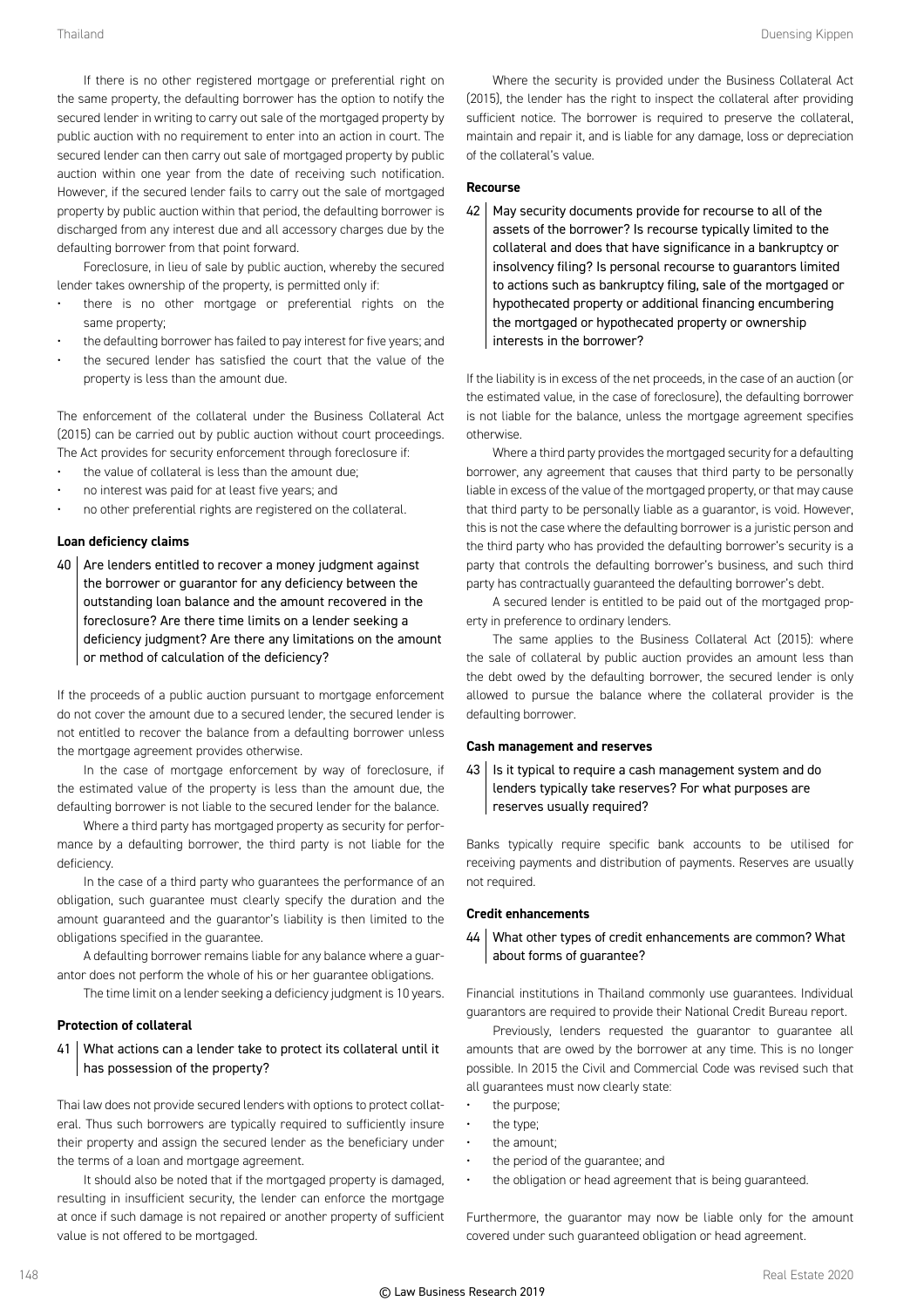#### **Loan covenants**

45 What covenants are commonly required by the lender in loan documents?

Typically, a lender will require restrictive covenants, which limit asset disposal or encumbrance.

A lender may also require:

- that a borrower does not have and will not have any class of creditors whose claims against the borrower will rank legally senior to the indebtedness represented by the loan agreement or other pari passu-type obligations;
- limitations on taking on any additional credit;
- restrictions on merger and change of management; and
- inter-company financing and dividend payments.

#### **Financial covenants**

#### 46 What are typical financial covenants required by lenders?

Typical financial covenants required by lenders are maintenance of financial ratios, such as shareholder equity, debt ratio, debt-to-equity and cash flow coverage. Lenders also typically require periodic financial reports and may require borrowers to agree to being audited at the lender's discretion.

#### **Secured movable (personal) property**

 $47$  What are the requirements for creation and perfection of a security interest in movable (personal) property? Is a 'control' agreement necessary to perfect a security interest and, if so, what is required?

Mortgage and pledge are the relevant security interests under Thai law. Apart from immovable property, the following movable properties

- can be mortgaged: ships of five gross tons and more;
- floating houses;
- beasts of burden; and
- certain machinery.

A mortgage must be in writing and must be registered.

A pledge is an agreement whereby a party who wishes to pledge his or her movable property in return for a loan delivers such property to the lender as security for the loan. The requirement of delivery is a significant limitation on this form of security, as Thai courts have interpreted it to require the lender to not only receive but also maintain possession of such property. Thus a party who pledges property as security for a loan cannot use that property (eg, in his or her ongoing business).

A pledge need not be created in writing and need not be registered. However, if the pledged property is a right represented by a written instrument, the pledge is void unless such instrument is delivered to the lender and the party who has to perform the obligation created by the right is notified in writing.

Any pledge of non-bearer shares is not enforceable against the company or a third party unless it is entered in the company's share registration book.

Other forms of security are:

Sale with right of redemption: a contract of sale whereby the ownership of property sold only passes to the buyer subject to an agreement that the seller can redeem the property.



Olaf Duensing olaf@duensingkippen.com

Jerrold Kippen jerrold@duensingkippen.com

Weeraya Kippen weeraya@duensingkippen.com

Suite 1605 Chartered Square Building 152 North Sathorn Road Silom Bangrak Bangkok 10500 Thailand

Tel: +66 22 675 424

13/101 Moo 4 Baan Don – Cherngtalay Road **Cherngtalay** Thalang Phuket 83110 Thailand Tel: +66 76 615 554 Fax: +66 76 615 553

http://duensingkippen.com

- Hire-purchase: a contract whereby the owner of a property lets it out on hire and promises to sell It to, or that it shall become the property of, the hirer, conditionally on his or her making a certain number of payments.
- Conditional transfer: a contract of sale that is subject to a condition or a time clause that states that the ownership of the property is not transferred until the condition Is fulfilled, or time has arrived.

Finally, the Business Collateral Act (2015) allows for a wide range of assets (eg, accounts receivable, inventory, raw materials and intellectual property) to be used as collateral. See question 33 for further details.

#### **Single purpose entity (SPE)**

48 | Do lenders require that each borrower be an SPE? What are the requirements to create and maintain an SPE? Is there a concept of an independent director of SPEs and, if so, what is the purpose? If the independent director is in place to prevent a bankruptcy or insolvency filing, has the concept been upheld?

SPEs are not commonly used in Thailand and are usually not required by lenders. There is no specific statutory law for SPEs. There is also no concept of an independent director of SPEs under Thai law.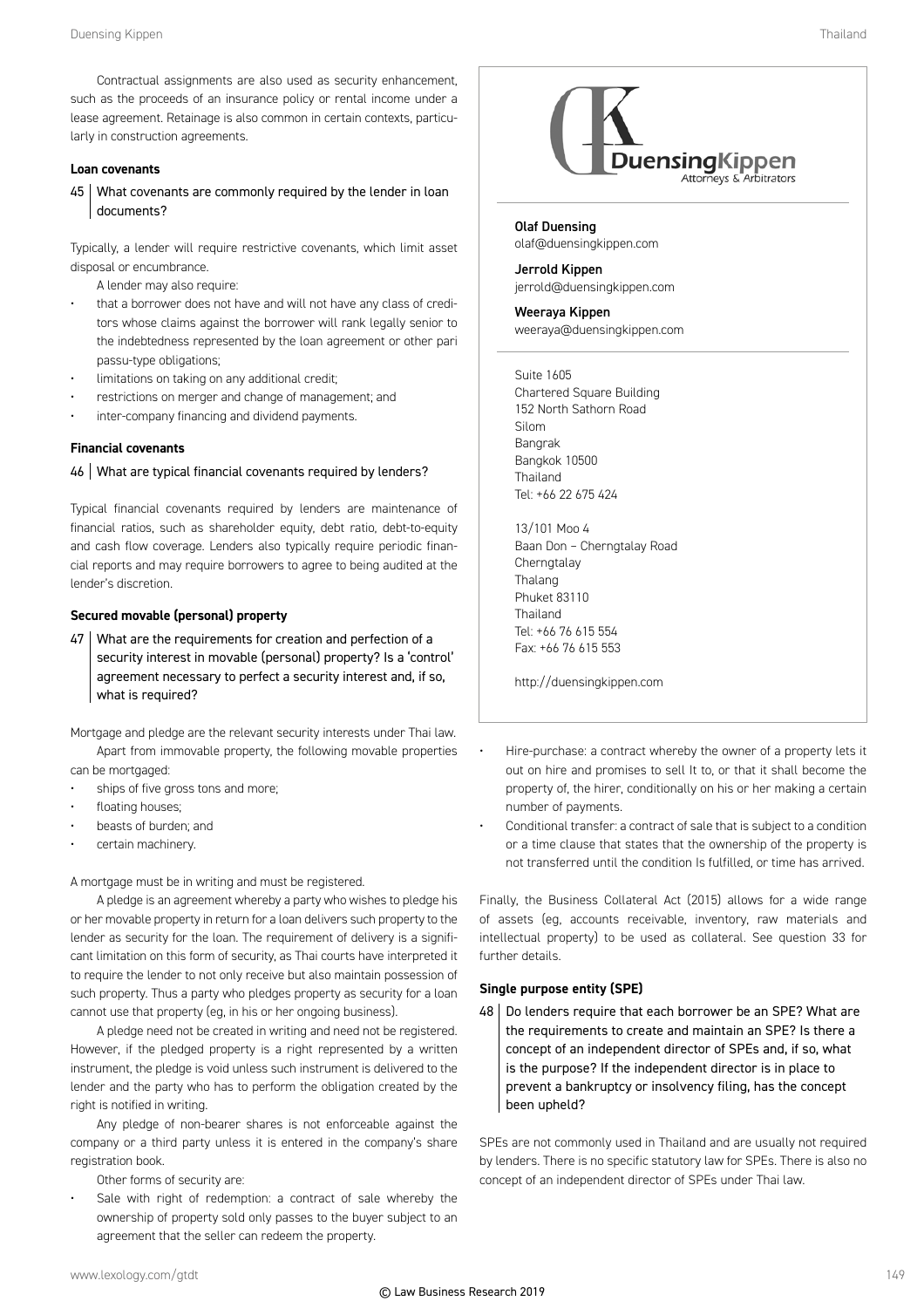#### **UPDATE AND TRENDS**

#### **International and national regulation**

 $49$  Are there any emerging trends, international regulatory schemes, national government or regulatory changes, or other hot topics in real estate regulation in your jurisdiction?

The only property taxes in Thailand currently consist of two outdated locally administered taxes: the House and Land Tax (1932) and the Local Development Tax (1965). Thus for several years there have been proposals for Thailand to implement a modern centrally administered property tax. In recent years this movement has even produced draft bills. However, having met with opposition, they were withdrawn. However, on 7 March 2019 the Land and Building Tax Act was finally signed into law. It will go into effect on 1 January 2020.

The Act creates four categories of taxable real estate:

- property used for agricultural purposes, with a ceiling tax rate of 0.15 per cent of the property's tax-base value and an exemption for property valued at less than 50 million baht;
- property used for residential purposes, with a ceiling tax rate of 0.3 per cent of the property's tax-base value and an exemption for a first residential home valued at less than 50 million baht;
- property used for other purposes, including commercial use, with a ceiling tax rate of 1.2 per cent of the property's tax-base value; and
- unused property, with an initial ceiling tax rate of 1.2 per cent and an eventual ceiling tax rate of 3 per cent of the property's taxbase value.

Once in effect, the new property tax will also abolish the House and Land Tax (1932) and the Local Development Tax (1965).